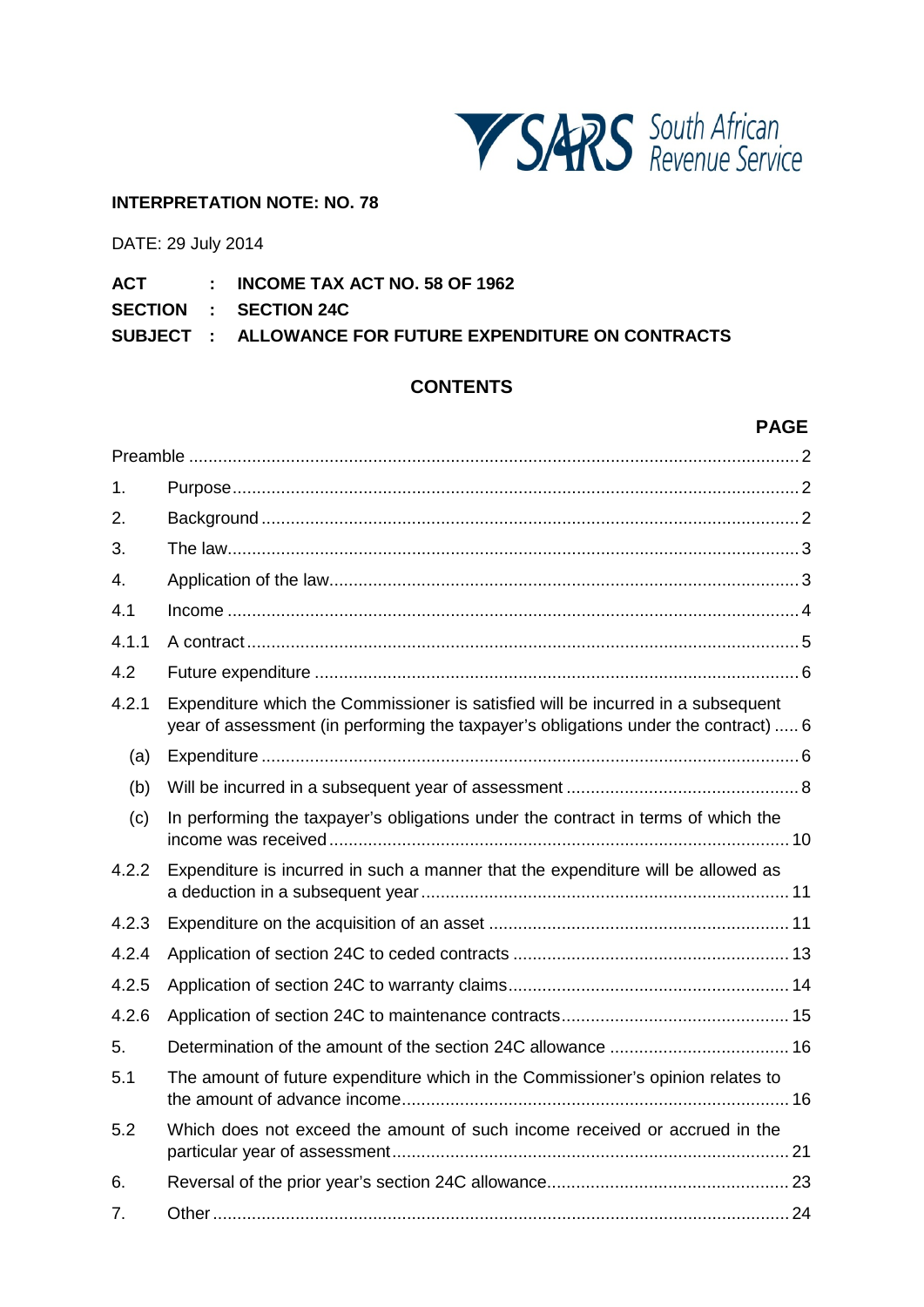# <span id="page-1-0"></span>*Preamble*

In this Note unless the context indicates otherwise –

- **"advance income"** means income, received by or accrued to a taxpayer under a contract, that will be used to finance the expenditure still to be incurred in fulfilling the taxpayer's obligations under that contract;
- **"section"** means a section of the Act;
- **"section 24C allowance"** means an allowance under section 24C of the Act;
- **"the Act"** means the Income Tax Act No. 58 of 1962; and
- any word or expression bears the meaning ascribed to it in the Act.

# <span id="page-1-1"></span>**1. Purpose**

This Note provides guidance on the interpretation and application of section 24C when income is received in advance while the expenditure under the contract will only be incurred in a subsequent year of assessment.

# <span id="page-1-2"></span>**2. Background**

The nature of a taxpayer's business may be such that the taxpayer receives amounts under a contract that will be used to finance expenditure to be incurred in the future in performing under that contract. An anomaly arises when the income is received in one year and the expenditure is incurred in a subsequent year of assessment.

In the absence of section 24C the income would be fully taxable in the year received without any deduction for future expenditure. The non-deductibility of the expenditure is attributable to most sections requiring that the expenditure be actually incurred before a deduction can be allowed [for example, section 11(*a*)] and, in addition, section 23(*e*) which specifically prohibits the deduction of income carried to any reserve fund or capitalised in any way.

Section 24C was inserted in the Act<sup>[1](#page-0-0)</sup> as a relief measure to taxpayers that, because of the nature and special circumstances of the taxpayers' businesses, receive advance income during a year of assessment but only incur related expenditure in a subsequent year of assessment. The explanatory memorandum explains the reason for the insertion of section 24C as follows:[2](#page-1-3)

"The new section caters for the situation which often arises in the construction industry and sometimes in manufacturing concerns, where a large advance payment is made to a contractor before the commencement of the contract work, to enable the contractor to purchase materials, equipment etc. In a number of instances such advance payments are not matched by deductible expenditure, resulting in the full amounts of the advance payments being subject to tax."

Although Section 24C was originally intended for taxpayers entering into building and manufacturing contracts, it does not mean that the section cannot be applied to

<span id="page-1-4"></span><sup>&</sup>lt;sup>1</sup> Section 18(1) of the Income Tax Act No. 104 of 1980.

<span id="page-1-3"></span><sup>2</sup> Explanatory memorandum on the Income Tax Bill, 1980.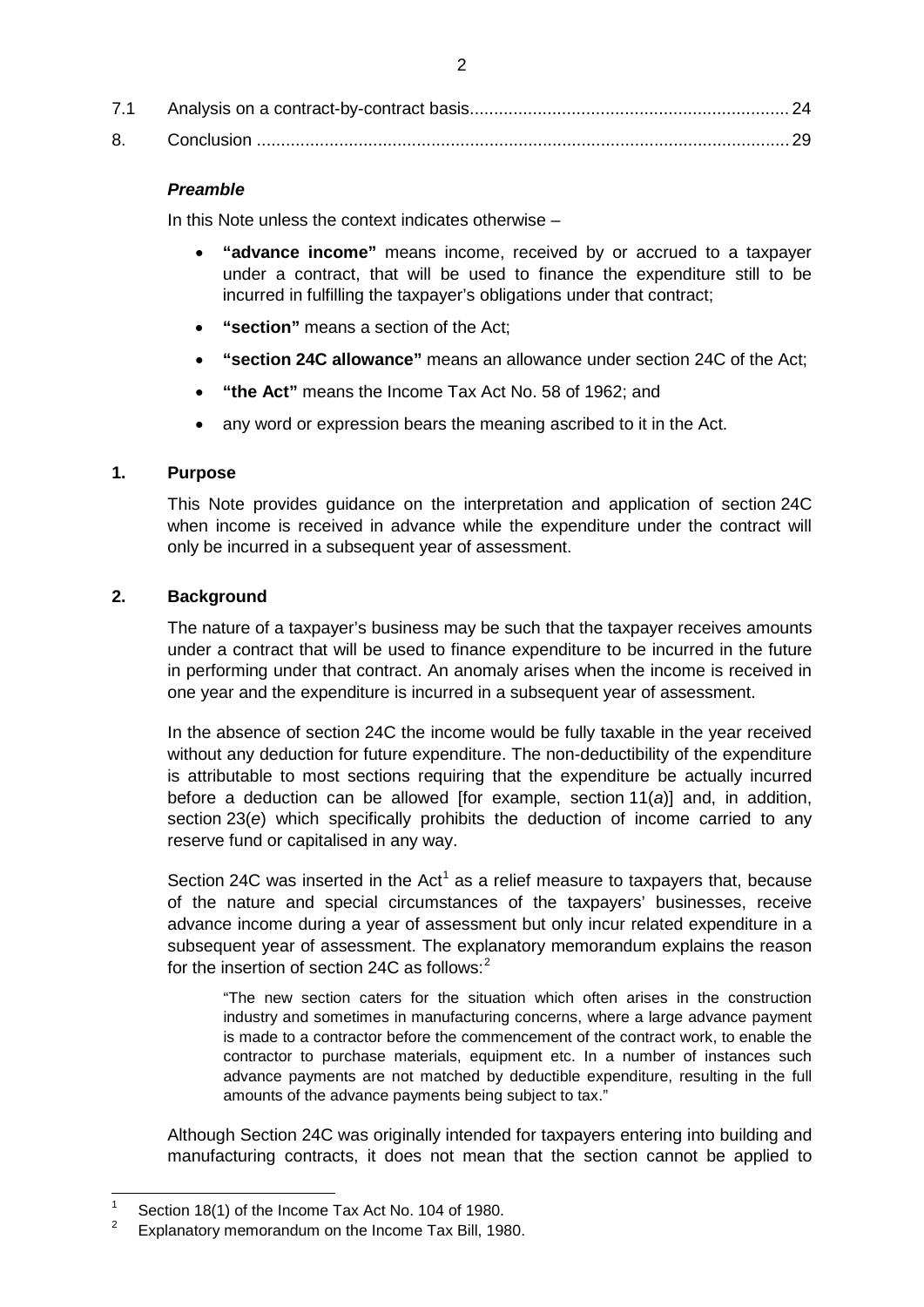taxpayers entering into other types of contracts. In ITC 1697[3](#page-1-4) *Galgut J* stated the following:

"The fact that the allowance might have been intended for building contractors does not mean, however, that it is not available to others. On the contrary, by the particular wording of s 24C the types of trades that the individual taxpayer might carry on, and the types of contracts concerned, are in no way limited. The sole question is whether the provisions of s 24C otherwise apply. . . ."

Section 24C has been and can be applied to businesses in industries other than building and manufacturing provided the detailed requirements of the section are met. For example, the section has been applied to the motor industry, the financial services industry, publishers and share block schemes.

An assessment of whether section 24C applies must be performed annually taking up-to-date information into account.

A decision made by the Commissioner under section 24C is subject to objection and appeal in accordance with Chapter 9 of the Tax Administration Act, 2011.<sup>[4](#page-2-2)</sup>

# <span id="page-2-0"></span>**3. The law**

#### **Section 24C**

**24C. Allowance in respect of future expenditure on contracts.**—(1) For the purposes of this section, **"future expenditure"** in relation to any year of assessment means an amount of expenditure which the Commissioner is satisfied will be incurred after the end of such year—

- (*a*) in such manner that such amount will be allowed as a deduction from income in a subsequent year of assessment; or
- (*b*) in respect of the acquisition of any asset in respect of which any deduction will be admissible under the provisions of this Act.

(2) If the income of any taxpayer in any year of assessment includes or consists of an amount received by or accrued to him in terms of any contract and the Commissioner is satisfied that such amount will be utilized in whole or in part to finance future expenditure which will be incurred by the taxpayer in the performance of his obligations under such contract, there shall be deducted in the determination of the taxpayer's taxable income for such year such allowance (not exceeding the said amount) as the Commissioner may determine, in respect of so much of such future expenditure as in his opinion relates to the said amount.

(3) The amount of any allowance deducted under subsection (2) in any year of assessment shall be deemed to be income received by or accrued to the taxpayer in the following year of assessment.

# <span id="page-2-1"></span>**4. Application of the law**

The deduction of an allowance is permitted under section 24C if all of the following requirements are met:

• Income for the particular year of assessment includes or consists of an amount which is received or accrued under a contract.

<span id="page-2-3"></span> $3$  (1999) 63 SATC 146 (N) at 155.

<span id="page-2-2"></span>Sections 104 and 107 respectively.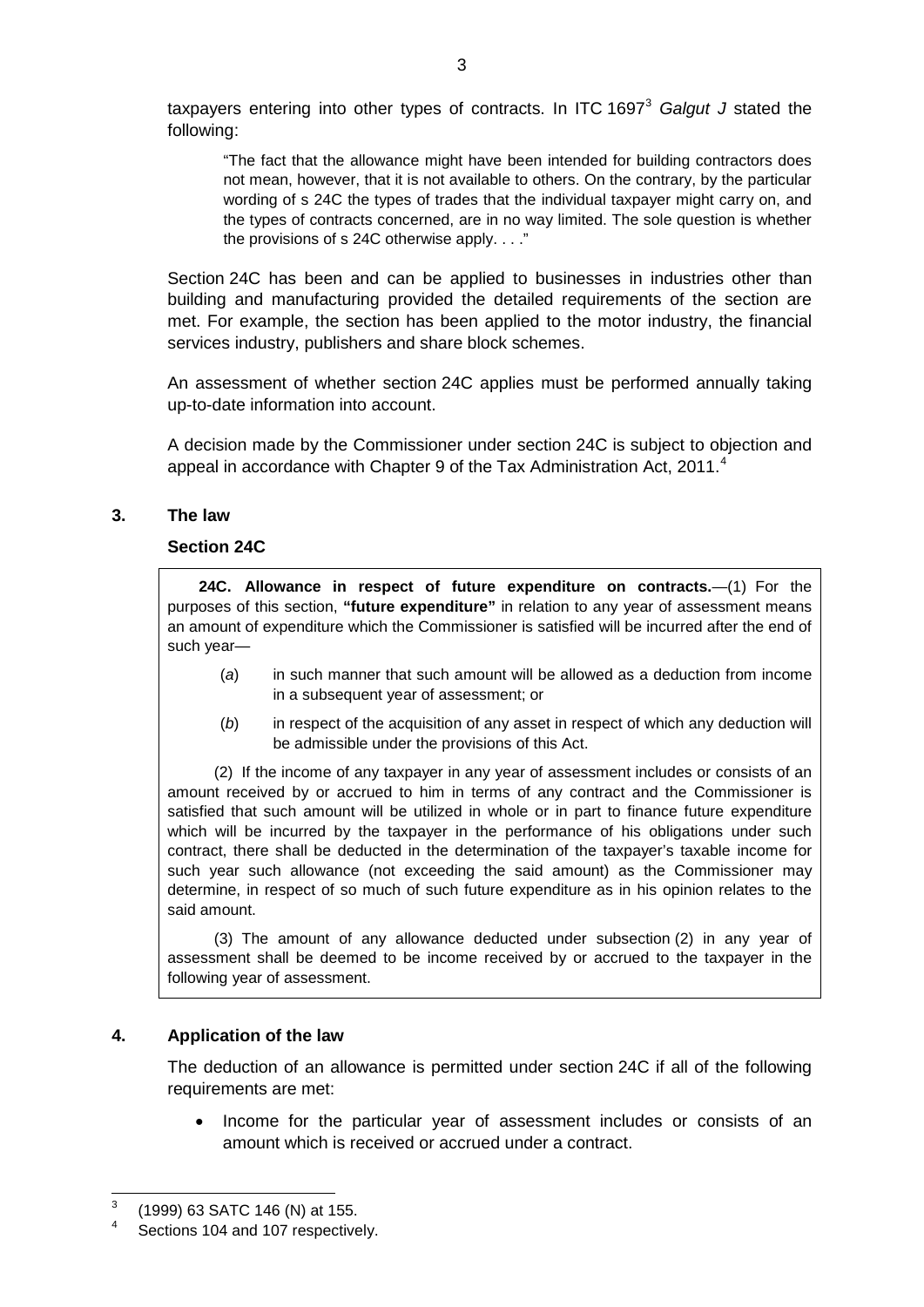- The Commissioner is satisfied that all or part of that amount will be used to finance expenditure which will be incurred by the taxpayer in a subsequent year of assessment in performing the obligations under the contract.
- That expenditure must either be expenditure which will be allowed as a deduction from income when incurred in a subsequent year of assessment or is expenditure which will be incurred in a subsequent year of assessment on the acquisition of an asset (see **[4.2.3](#page-10-1)** for further detail) for which any deduction will be allowed under the Act ("future expenditure").

Section 24C(3) stipulates that an allowance deducted in any year of assessment is deemed to be income in the succeeding year of assessment.

The requirements and the calculation of the amount of the allowance are discussed in the paragraphs that follow.

# <span id="page-3-0"></span>**4.1 Income**

A prerequisite for any allowance under section 24C is that the taxpayer concerned must have included an amount, which was received or accrued under a contract, in income in the year of assessment in which the allowance is claimed.

It is considered likely that in most circumstances advance income will arise when an amount has been received in advance and not when the amount has accrued to the taxpayer before being received. Accordingly, for ease of reference throughout this Note reference is made to the receipt of an amount and not to the accrual of an amount. However, if circumstances arise in which an amount of advance income accrues before being received, the principles discussed in this Note will apply.

The term "income" is defined in section  $1(1)$  of the Act as  $-$ 

the amount remaining of the gross income of any person for any year or period of assessment after deducting therefrom any amounts exempt from normal tax under Part I of Chapter II;

This Note does not examine the requirements for an amount to constitute gross income and whether a particular amount constitutes gross income or exempt income. However, two amounts require consideration, namely –

- actual amounts which are received or have accrued under the contract; and
- the reversal of the prior year's section 24C allowance.<sup>[5](#page-2-3)</sup>

The reversal of the prior year's section 24C allowance and deemed inclusion in income is income received under the contract. A further deduction of the section 24C allowance may therefore be allowed against the reversal in the succeeding year of assessment if, after the end of that succeeding year of assessment, there is still future expenditure which will be incurred.

Therefore, in assessing whether an amount of income received or accrued in a particular year of assessment will be used to finance future expenditure, the amount of income will include actual amounts under the contract which are included as

<span id="page-3-1"></span> <sup>5</sup> Deemed income under section 24C(3) and paragraph (*n)* of the definition of the term "gross income".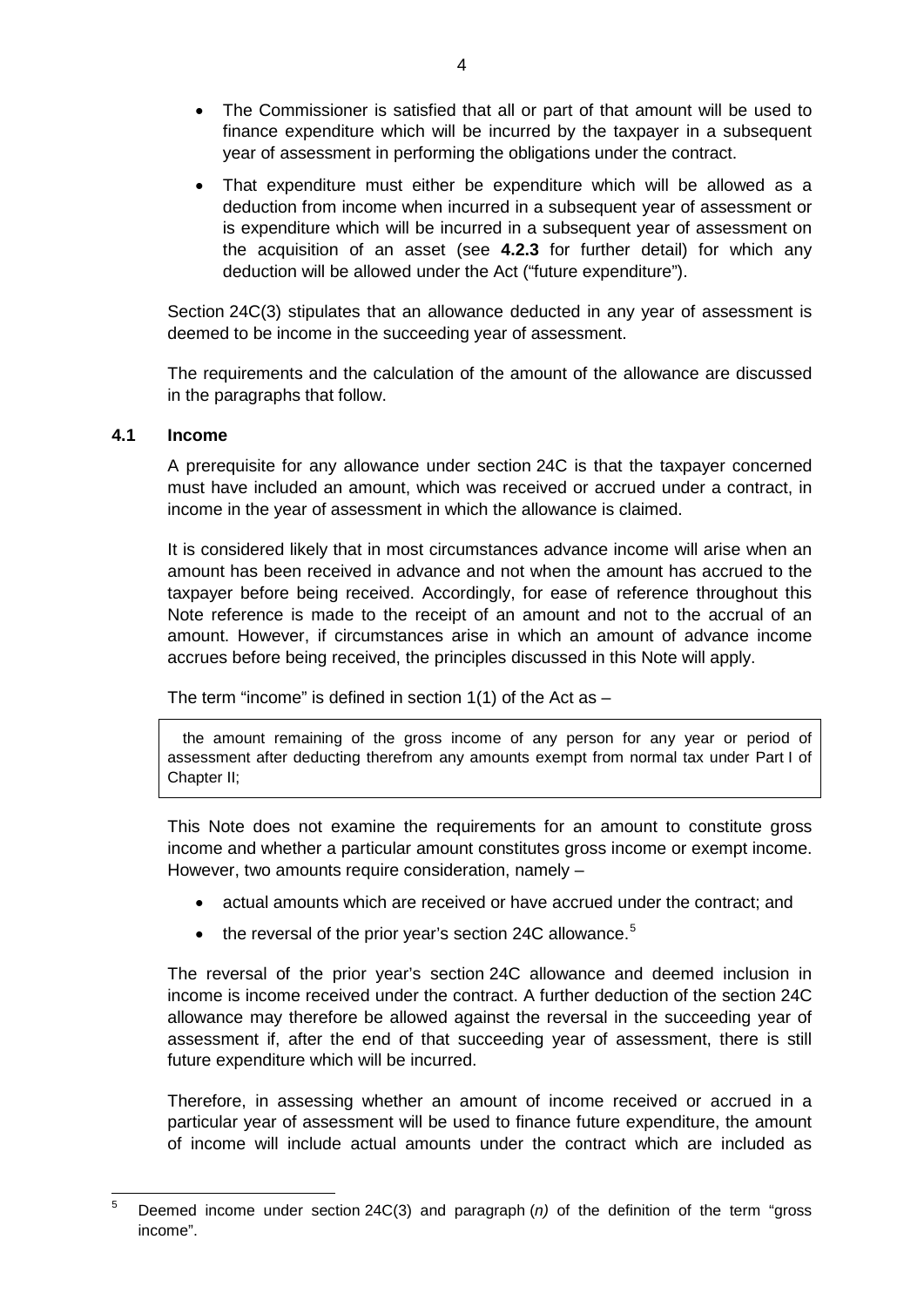income in the particular year of assessment as well as the reversal of the prior year's section 24C allowance.

#### **Example 1 – Income**

#### *Facts:*

In the first year of assessment (year 1) ABC received income in advance of R1 000 000. The total estimated expenditure was R600 000 and a section 24C allowance of R600 000 was permitted.

In the second year of assessment (year 2) no additional amounts were received by or accrued to ABC under the contract. ABC did not incur any expenditure in year 2 but because of unexpected cost escalations total estimated expenditure increased to R800 000.

*Result:*

**Year 1**

|                                               | R          |
|-----------------------------------------------|------------|
| Gross income                                  | 1 000 000  |
| Less: Section 24C allowance allowed in year 1 | (600 000)  |
| Taxable income                                | 400 000    |
| Year 2                                        |            |
| Section 24C allowance allowed in year 1       | 600 000    |
| Less: Section 24C allowance allowed in year 2 | (600 000)  |
| Taxable income                                | <u>NIL</u> |

The amount of income in year 2 which is relevant for purposes of section 24C is R600 000. The maximum section 24C allowance which may be granted is therefore limited to R600 000 (see **[5.2](#page-20-0)** for a discussion on this aspect) even though future expenditure is estimated to be R800 000.

**Note:** In different circumstances, if ABC had received additional amounts under the contract in year 2 these additional amounts would also have been included in the amount of income which was relevant for purposes of section 24C.

#### <span id="page-4-0"></span>**4.1.1 A contract**

Section 24C requires that the amount of income must be received by or accrued to a taxpayer under a contract. The word "contract" is not defined in the Act and therefore the ordinary meaning of the word must be applied. A "contract" is defined in the Law of South Africa $6$  as  $-$ 

"[a]n agreement entered into with the intention of creating an obligation or obligations".

In order for a contract to be valid  $-7$  $-7$ 

"the parties must have the necessary contractual capacity; the performance undertaken under the contract must be possible at the time of contracting; the

<span id="page-4-2"></span> <sup>6</sup> *LAWSA* volume 5(1) paragraph 370.

<span id="page-4-1"></span>LAWSA volume 5(1) paragraph 403.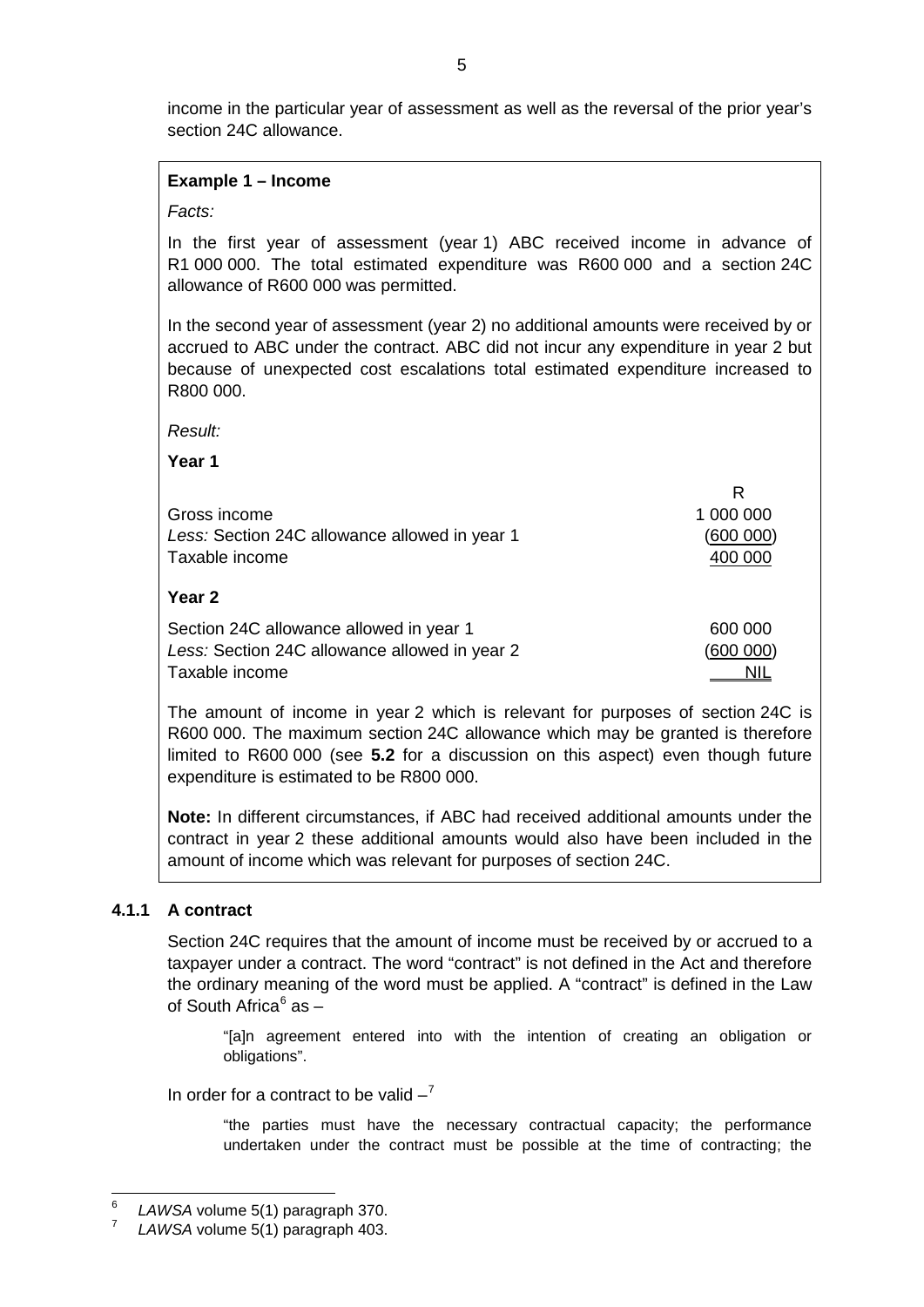contract itself, its performance and object must be lawful; and the constitutive formalities (if any) for the contract must have been complied with".

Although there is no specific requirement that a contract must be constitutionally valid, public policy requires that the Constitution and its values must be taken into account when considering whether a contract is lawful.  $8$  Constitutional validity of a contract is therefore indirectly required.

The validity of a contract does not generally depend on compliance with any particular formalities. However, if the parties have agreed on particular constitutive formalities (for example, that the agreement must be reduced to writing and signed by the contracting parties) or if the law requires such formalities (for example, some contracts may need to be in writing or require notarial execution or registration) then those formalities must be met.<sup>[9](#page-5-3)</sup>

Oral contracts are valid when a written contract is not required under a particular law or by the parties to the contract. However, it may be difficult to prove the existence and terms of an oral contract because of the lack of evidentiary proof. A taxpayer wishing to invoke section 24C must be able to prove the existence of a contract, the income received or accrued under that contract, the associated performance obligations and the expenditure related to performing those obligations, to the satisfaction of the Commissioner. SARS recognises that not all contracts are reduced to writing, for example, certain implicit unilateral contracts that are evidenced by a ticket, stamp or voucher. Nevertheless, when possible, it is recommended that taxpayers reduce contracts to writing, for example, in a negotiated contract between two parties.

# <span id="page-5-0"></span>**4.2 Future expenditure**

As noted above, future expenditure is expenditure which the Commissioner is satisfied will be incurred by the taxpayer in a subsequent year of assessment (in performing the taxpayer's obligations under the contract)<sup>[10](#page-5-4)</sup> in such a manner that the expenditure –

- will be allowed as a deduction in a subsequent year of assessment; or
- will, in the case of the acquisition of an asset, qualify for any deduction under the Act.

# <span id="page-5-1"></span>**4.2.1 Expenditure which the Commissioner is satisfied will be incurred in a subsequent year of assessment (in performing the taxpayer's obligations under the contract)**

# <span id="page-5-2"></span>**(a) Expenditure**

The word "expenditure" is not defined in the Act;<sup>[11](#page-5-5)</sup> however, it has been considered in a number of court cases, some of which will be discussed below.

 $\frac{8}{9}$  *LAWSA* volume 5(1) paragraph 403.

<sup>9</sup> *LAWSA* volume 5(1) paragraph 415.

<span id="page-5-6"></span><span id="page-5-4"></span><span id="page-5-3"></span><sup>10</sup> Performing under the contract is not part of the definition of the term "future expenditure" in section 24C(1) but an interlinked requirement noted in section 24C(2).

<span id="page-5-5"></span><sup>11</sup> *Collins Essential English Dictionary* (Collins Publishers 1989) defines "expenditure" as "the total amount of money that is spent on something" and "loss" as "the fact of no longer having something or of having less of it than you had before".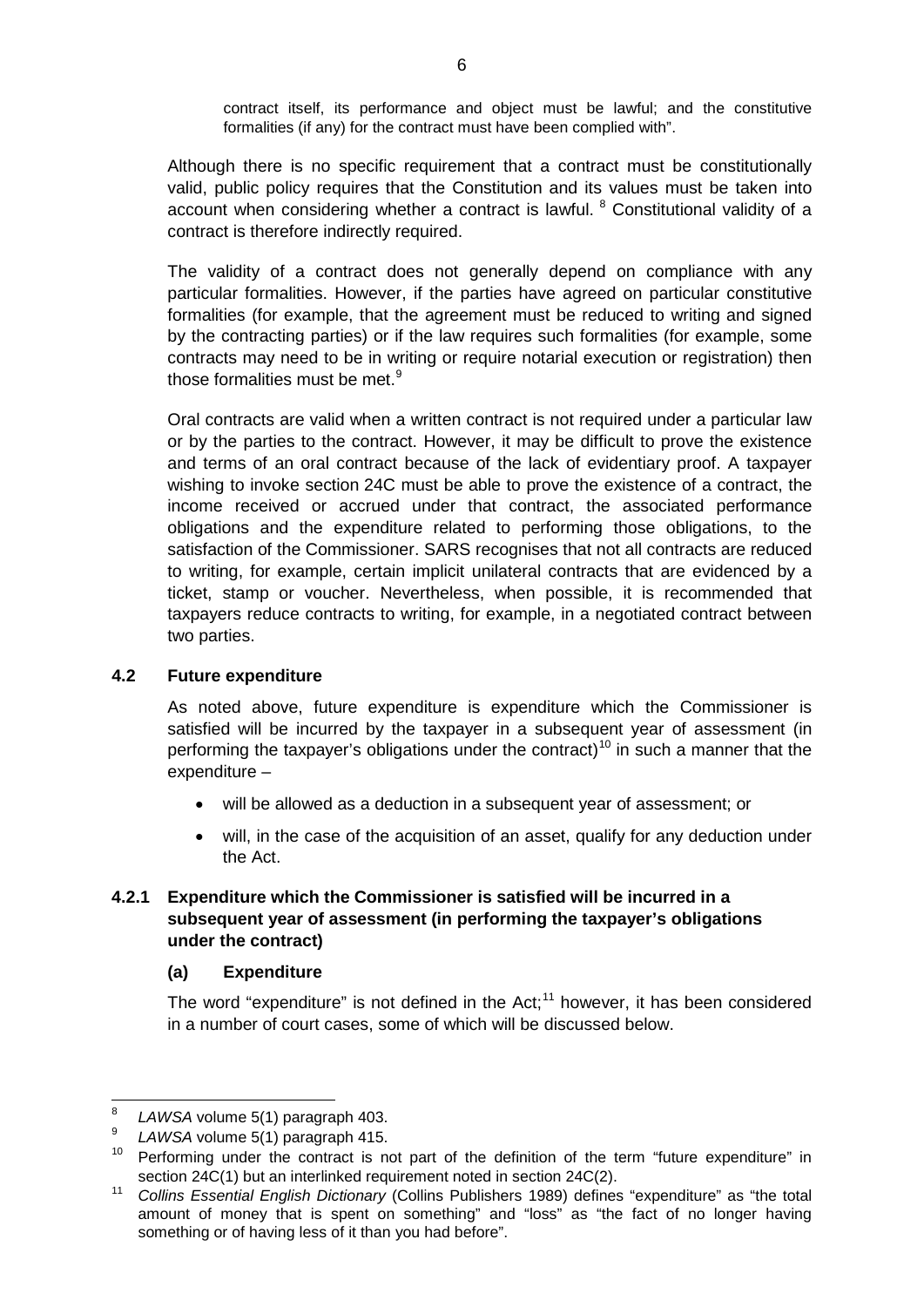In considering what constitutes expenditure it is also important to distinguish expenditure from "losses"; the two are different and section 24C only applies to future expenditure.

In *Joffe & Co (Pty) Ltd v CIR,* [12](#page-5-6) Watermeyer CJ explained the distinction between the words "loss" and "expenditure" as follows:

"In relation to trading operations the word [loss] is sometimes used to signify a deprivation suffered by the loser, usually an involuntary deprivation, whereas expenditure usually means a voluntary payment of money."

A similar distinction was drawn between "disbursements" or "expenses" on the one hand and "losses" on the other in the English case of *Allen (HM Inspector of Taxes) v Farquharson Brothers and Co,* [13](#page-6-0) in which Findlay J explained that the word "disbursements" –

"means something or other which the trader pays out; I think some sort of volition is indicated. He chooses to pay out some disbursement; it is an expense; it is something which comes out of his pocket. A loss is something different. That is not a thing which he expends or disburses. That is a thing which, so to speak, comes upon him *ab extra*".

In *COT v* Rendle<sup>[14](#page-6-1)</sup> Beadle CJ distinguished between "designed expenditure" and "fortuitous expenditure" as follows:

"For the purposes of this case, expenditure incurred for the purpose of trade may be grouped broadly under two heads. First, money voluntarily and designedly spent by the taxpayer for the purpose of his trade; and second, money which is what I might call involuntarily spent because of some mischance or misfortune which has overtaken the taxpayer. For the sake of convenience, I will refer to the first type of expenditure as 'designed expenditure', and to the second as 'fortuitous expenditure'."

In *C:* SARS v Labat Africa Ltd<sup>[15](#page-6-2)</sup> the Supreme Court of Appeal was also called upon to consider whether there had been any expenditure when the purchase price for a trademark, which was acquired as part of the acquisition of a business, was settled by the taxpayer issuing its own shares. The court held that irrespective of the fact that the issue of shares for the acquisition of assets amounted to 'consideration' given by the company and that the consideration appeared to be fairly valued, there had been no expenditure. Harms AP noted that  $-$ <sup>[16](#page-6-3)</sup>

"[t]he term 'expenditure' is not defined in the Act and since it is an ordinary English word and, unless context indicates otherwise, this meaning must be attributed to it. Its ordinary meaning refers to the action of spending funds; disbursement or consumption; and hence the amount of money spent. … In the context of the Act it would also include the disbursement of other assets with a monetary value. Expenditure, accordingly, requires a diminution (even if only temporary) or at the very least movement of assets of the person who expends. This does not mean that the taxpayer will, at the end of the day, be poorer because the value of the counterperformance may be the same or even more than the value expended".

<sup>&</sup>lt;sup>12</sup> 1946 AD 157, 13 SATC 354 at 360.

<sup>13</sup> 17 TC 59 at 64.

<span id="page-6-1"></span><span id="page-6-0"></span><sup>&</sup>lt;sup>14</sup> 1965 (1) SA 59 (SRAD), 26 SATC 326 at 329.

<span id="page-6-3"></span><span id="page-6-2"></span> $^{15}$  2013 (2) SA 33 (SCA), 74 SATC 1.

<sup>74</sup> Above 21 at 6 (paragraph 12).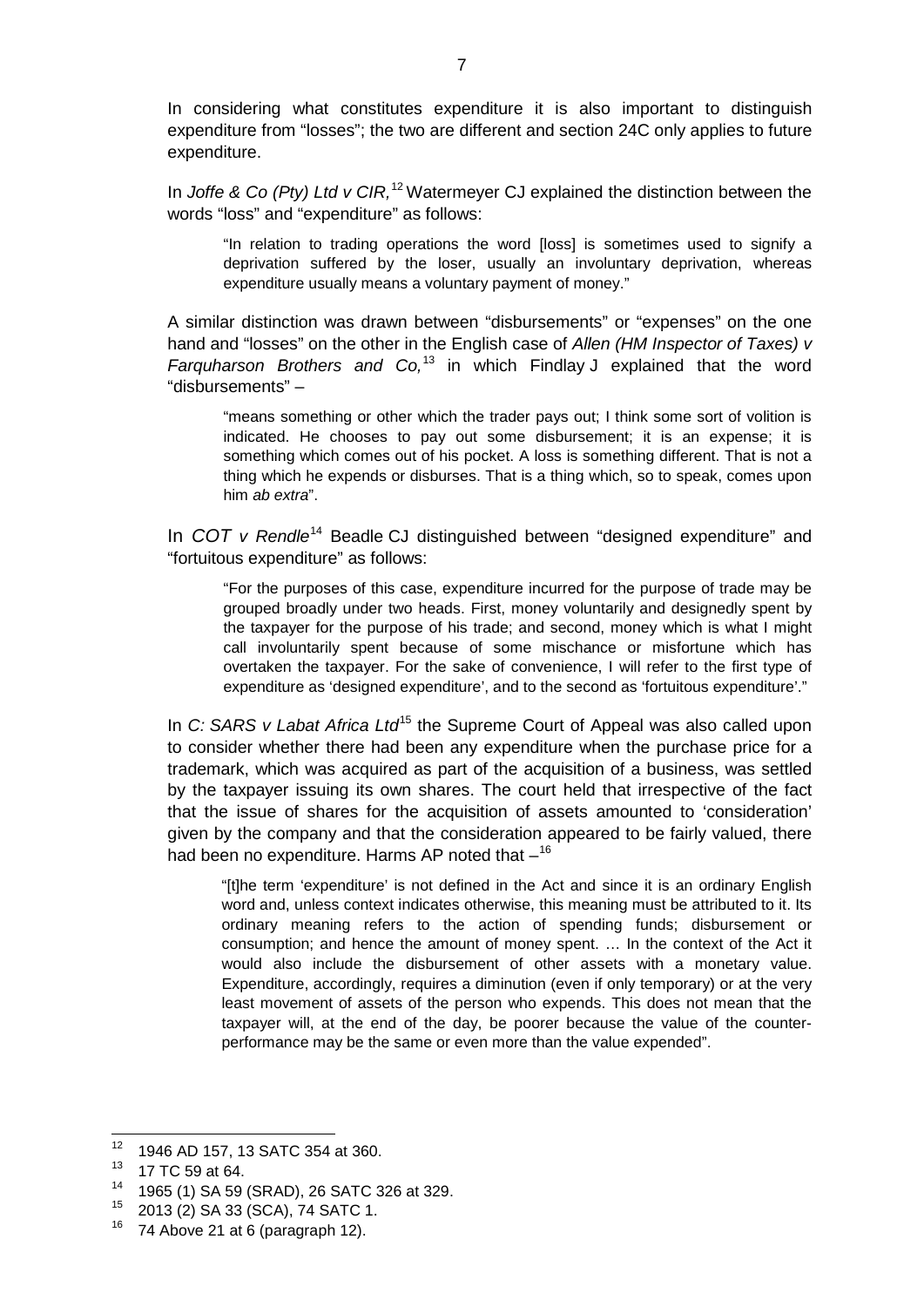In *Ackermans Ltd v C:* SARS<sup>[17](#page-6-2)</sup> the court was required to consider the meaning of "expenditure incurred" in the context of contingent liabilities which had reduced the net purchase price. The taxpayer sold its retail business which included the business assets, the liabilities and the contracts as a going concern. The purchase price was defined as the amount equal to R800 million plus the rand amount of the liabilities. The purchase price was to be discharged by the purchaser assuming agreed liabilities (including contingent liabilities) and the creation of a loan account. The taxpayer claimed a section 11(*a*) deduction equal to the amount of the contingent liabilities on the basis that by foregoing a portion of the purchase price it had incurred expenditure equal to the amount of the contingent liabilities. Cloete JA disagreed, stating the following:  $18$ 

"To my mind, 'expenditure incurred' means the undertaking of an obligation to pay or (which amounts to the same thing) the actual incurring of a liability. No liability was incurred by Ackermans to Pepkor in terms of the sale agreement. The manner in which the purchase price was discharged by Pepkor did not result in the discharge of any obligation owed by Ackermans to Pepkor. Ackermans owed Pepkor nothing in terms of the sale agreement and one looks in vain for a clause in that agreement that has this effect. ….

It is clear that what occurred, as is usually the case in transactions of this nature, is that the nett asset value of the business - the assets less the liabilities - was calculated and that this valuation dictated the purchase price. In the ordinary course of purchasing the business as a going concern on this basis it would follow that the liabilities would be discharged by the purchaser. The journal entries relied on by the appellants do not equate to expenditure actually incurred. On the contrary, the mechanism employed in the agreement of sale resulting in the journal entries was to facilitate the sale.

The fact that Ackermans rid itself of liabilities by accepting a lesser purchase price than it would have received had it retained the liabilities, does not mean in fact or in law that it incurred expenditure to the extent that the purchase price was reduced by the liabilities. At the effective date no expenditure was actually incurred by Ackermans."

A taxpayer seeking to claim a section 24C allowance will not have incurred the expenditure at the end of the year of assessment. However, the taxpayer will need to satisfy the Commissioner that the expenditure will be incurred in a subsequent year of assessment – this aspect is discussed further in **[4.2.1\(b\)](#page-7-0)**.

# <span id="page-7-0"></span>**(b) Will be incurred in a subsequent year of assessment**

Applying the expenditure principles discussed in **[4.2.1\(a\)](#page-5-2)** to section 24C, taxpayers will need to demonstrate that an amount will be outlaid or expended in the future, or that an unconditional legal liability to outlay or expend an amount will be incurred, before the Commissioner will be satisfied that expenditure will be incurred in a subsequent year of assessment.

The words "will be incurred" indicate that the Commissioner must be satisfied that there is a high degree of probability and inevitability that the expenditure will be incurred by the taxpayer. A taxpayer must therefore be able to demonstrate that, although the expenditure is contingent at the end of the year of assessment in

<span id="page-7-2"></span> $17$  2010 (1) SA 1 (SCA), 73 SATC 1.

<span id="page-7-1"></span>At 5 and 6.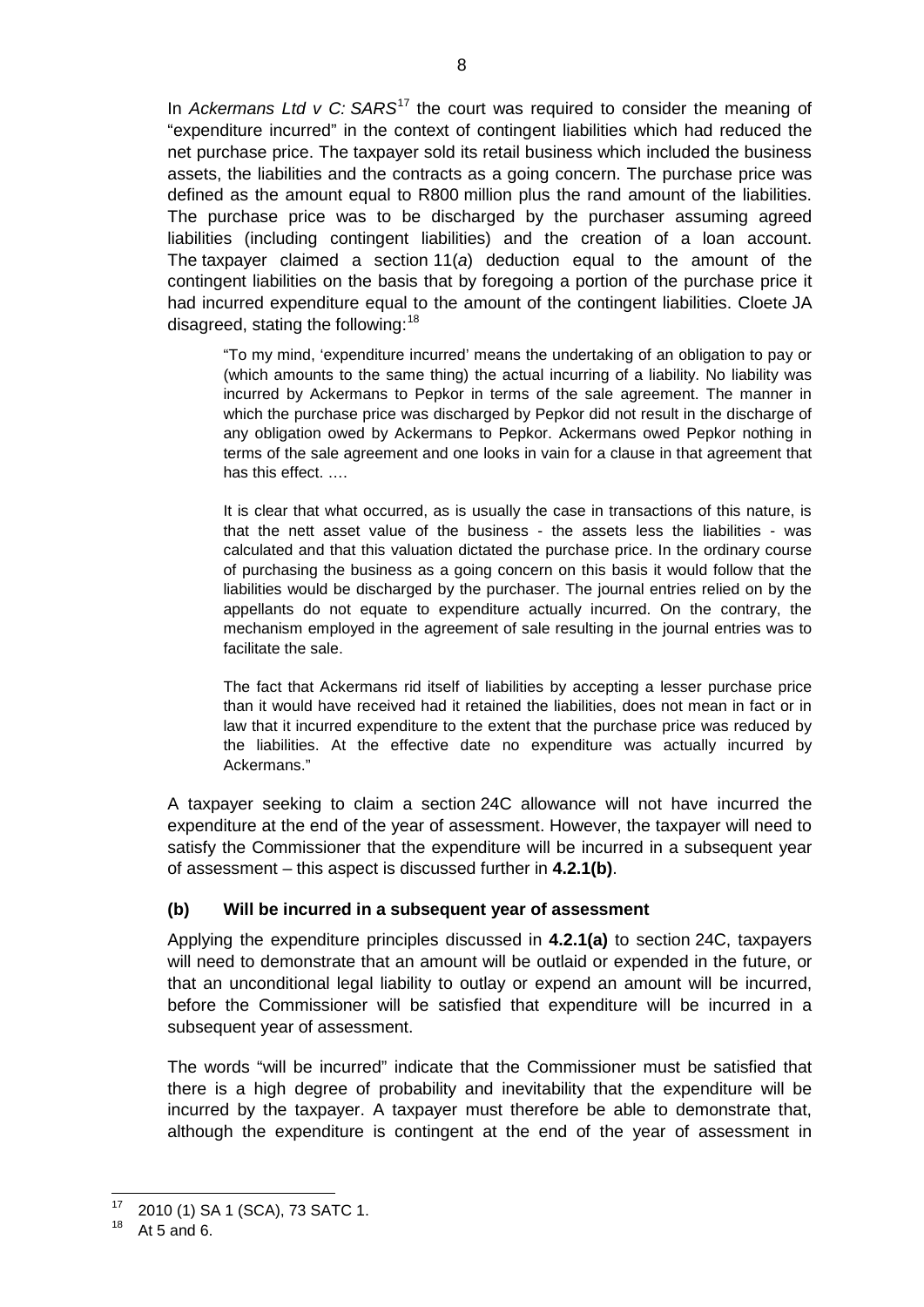question, there is a high degree of certainty that the expense will in fact be incurred in a subsequent year.

The position was explained in ITC  $1601^{19}$  $1601^{19}$  $1601^{19}$  as follows:

"Counsel for the Commissioner, in my view, correctly contended that the Commissioner will not be satisfied that future expenditure will be incurred where there is only a contingent liability. There must be a clear measure of certainty as to whether the expenditure in contention is quantified or quantifiable. The *onus* that the appellant bears here is to satisfy the Commissioner that the agreements relied upon will lead to deductible expenditure, in the following year. The appellant's contention that the use of the word 'will' relates only to time and not to the certainty of the expense, cannot in my view be correct. Since a deduction is sought, this must arise from an obligation and must be quantifiable.

It was also, in my opinion, correctly submitted that s 24C was not enacted to provide a deductible reserve fund for possible 'comebacks', unforeseen contingencies or latent defects in the *res vendita*. This would be contrary to the provisions of s 23(e) of the Act …

….

S24C is an exception to the general rule and as such the court, having regard always to its specific ambit is entitled to take a strict rather than a liberal view in its application to the facts in issue. The Commissioner, provided he too has full regard to the available facts, is entitled to adopt the same approach in exercising his discretion."

The facts and circumstances of each case vary significantly and it is therefore not possible to specify the industries or particular circumstances in which taxpayers will always be able to demonstrate and prove the required level of certainty. The facts of each case are critical. However, the degree of certainty required is unlikely to be met if the performance is *not* contractually obligatory but is only *potentially* contractually obligatory because of an act or event other than just the taxpayer's client or customer taking action. This position is phrased as follows in *Income Tax in South Africa*: [20](#page-8-0)

"It is submitted that there must be in existence an enforceable and uncontingent obligation to perform under a contract, which performance will lead to the incurral of expenditure."

The distinction can be a fine one, for example, in the case of a construction contract under which a builder is contractually required to build a house which includes tiling the floors (that is, performance is obligatory) the cost of the tiles will be included in the future expenditure calculation. The degree of certainty required to satisfy the Commissioner that the expenditure will be incurred exists in such a situation. The fact that the client has not yet decided on, for example, the colour of the tiles at the end of the year of assessment does not *per se* disturb the degree of certainty although it may affect the quantification of the amount of future expenditure if the cost of the tiles is dependent on the colour chosen.

<span id="page-8-1"></span>Generally an obligation to perform remains unconditional when performance is merely dependent on the client taking action (for example, the client choosing the colour of the tiles) but not when performance is dependent on further events which may or may not occur.

 <sup>19</sup> (1995) 58 SATC 172 (C) at 179.

<span id="page-8-0"></span>In 11.11.7, Authors David Clegg and Rob Stretch.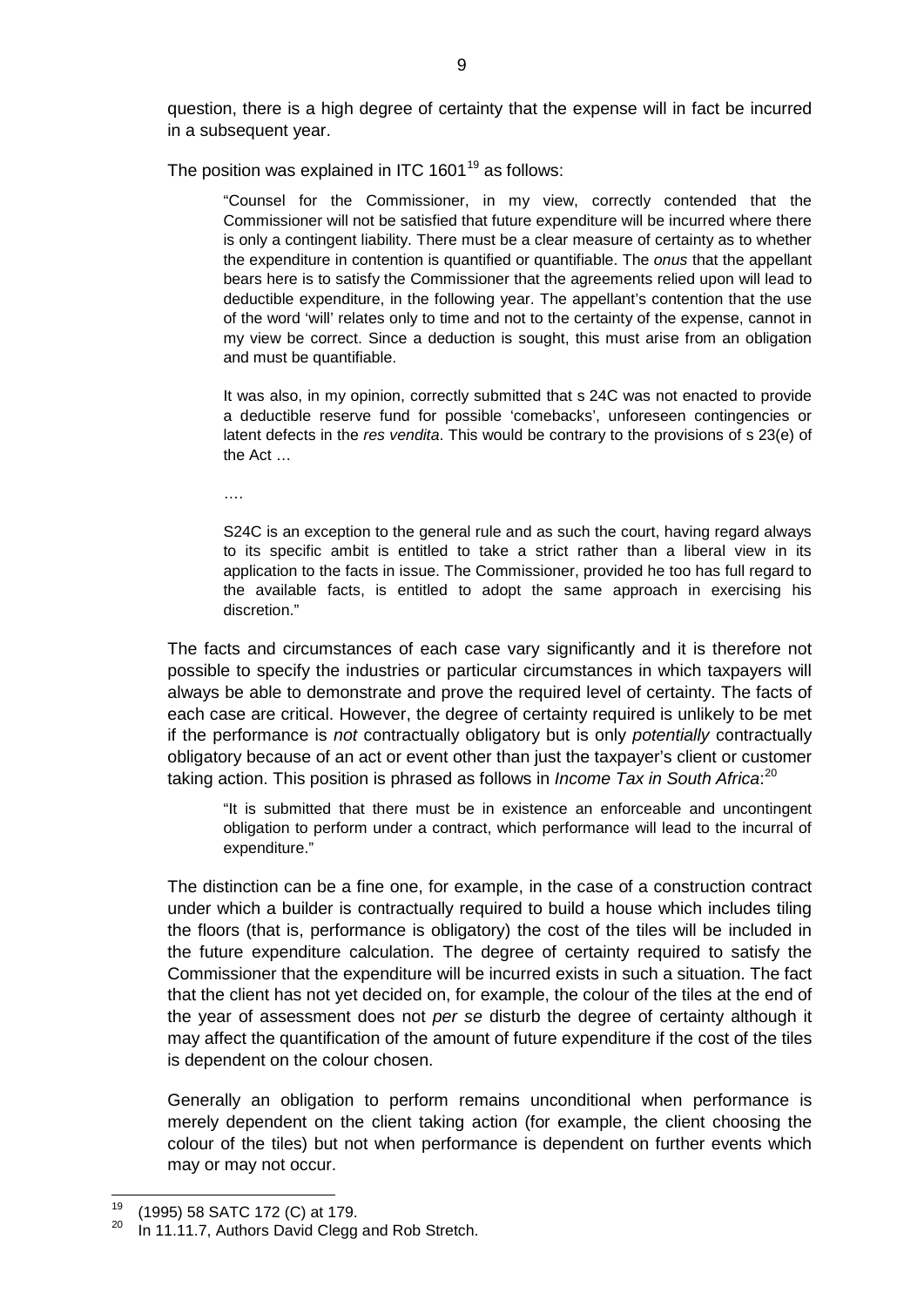The application of the concept of "certainty" in relation to warranties and maintenance contracts is discussed in **[4.2.5](#page-13-0)** and **[4.2.6](#page-14-0)**.

At a principle level, whether the costs are variable or fixed or of an operational or infrastructural nature is not critical; what is important is that the costs flow from an unconditional obligation to perform<sup>[21](#page-8-1)</sup> under the contract which gave rise to the advance income and that the Commissioner is satisfied that the expenditure will be incurred in a subsequent year of assessment. Each case must be considered on its own facts.

The Commissioner will not be satisfied that future expenditure will be incurred after a point in time when a taxpayer's obligation to perform falls away at that point in time. However, even if the taxpayer's obligation to perform has not legally fallen away, it may happen that at some point in time the Commissioner will not be satisfied that the taxpayer will ever perform under the contract and under such circumstances the Commissioner will no longer be satisfied that future expenditure will be incurred. For example, historical data may show that gift vouchers not redeemed within two years are never redeemed.

# <span id="page-9-0"></span>**(c) In performing the taxpayer's obligations under the contract in terms of which the income was received**

The future expenditure must be incurred by the taxpayer in the performance of the taxpayer's obligations under the same contract as the contract under which the income was received by or accrued to the taxpayer. $^{22}$  $^{22}$  $^{22}$  The contract does not have to (and rarely will) stipulate the exact expenditure that the taxpayer will incur. However, the taxpayer's obligations under the contract must be apparent or determinable and it is the expenditure which the taxpayer will incur in performing and meeting those obligations which is of relevance.

In ITC 1667 $23$  the taxpayer entered into rental and maintenance agreements (which the court assumed, without deciding, were one contract) under which the customer agreed to rent copy machines for an agreed monthly rental and the taxpayer agreed to maintain the copy machines. Subsequently, the taxpayer entered into a discounting agreement under which it ceded its rights to the future rental income in return for an up-front lump sum. The court held that the rental and maintenance agreements were legally independent and separate from the discounting agreement. The taxpayer was therefore not entitled to a section 24C allowance as performance of the taxpayer's obligations (that is, maintaining the copy machines) was not under the same contract under which the lump sum income was received.

In ITC 1697 $^{24}$  $^{24}$  $^{24}$  the taxpayer, a share block company, received up-front levy income $^{25}$  $^{25}$  $^{25}$ from the share block holders under a usage agreement and in return was required to fulfil certain obligations. These obligations included attending to the repair, upkeep, control, management and administration of the company, the property and the

 $21$  An unconditional obligation to perform does not mean the taxpayer has unconditionally incurred the expenditure, the expenditure will only be incurred when the taxpayer actually performs.

<span id="page-9-1"></span><sup>22</sup> ITC 1667 (1999) 61 SATC 439 (C); ITC 1697 (1999) (1999) 63 SATC 146 (N) and ITC 1527 (1991) 54 SATC 227 (T).

<span id="page-9-2"></span><sup>&</sup>lt;sup>23</sup> ITC 1667 (1999) 61 SATC 439 (C).

<span id="page-9-5"></span><span id="page-9-4"></span><span id="page-9-3"></span><sup>&</sup>lt;sup>24</sup> ITC 1697 (1999) 63 SATC 146 (N).

Under the applicable legislation at the time, section 24C was relevant to the determination of the exemption of exempt income under section 10(1)(*e*) and the off-setting of "losses" against other income.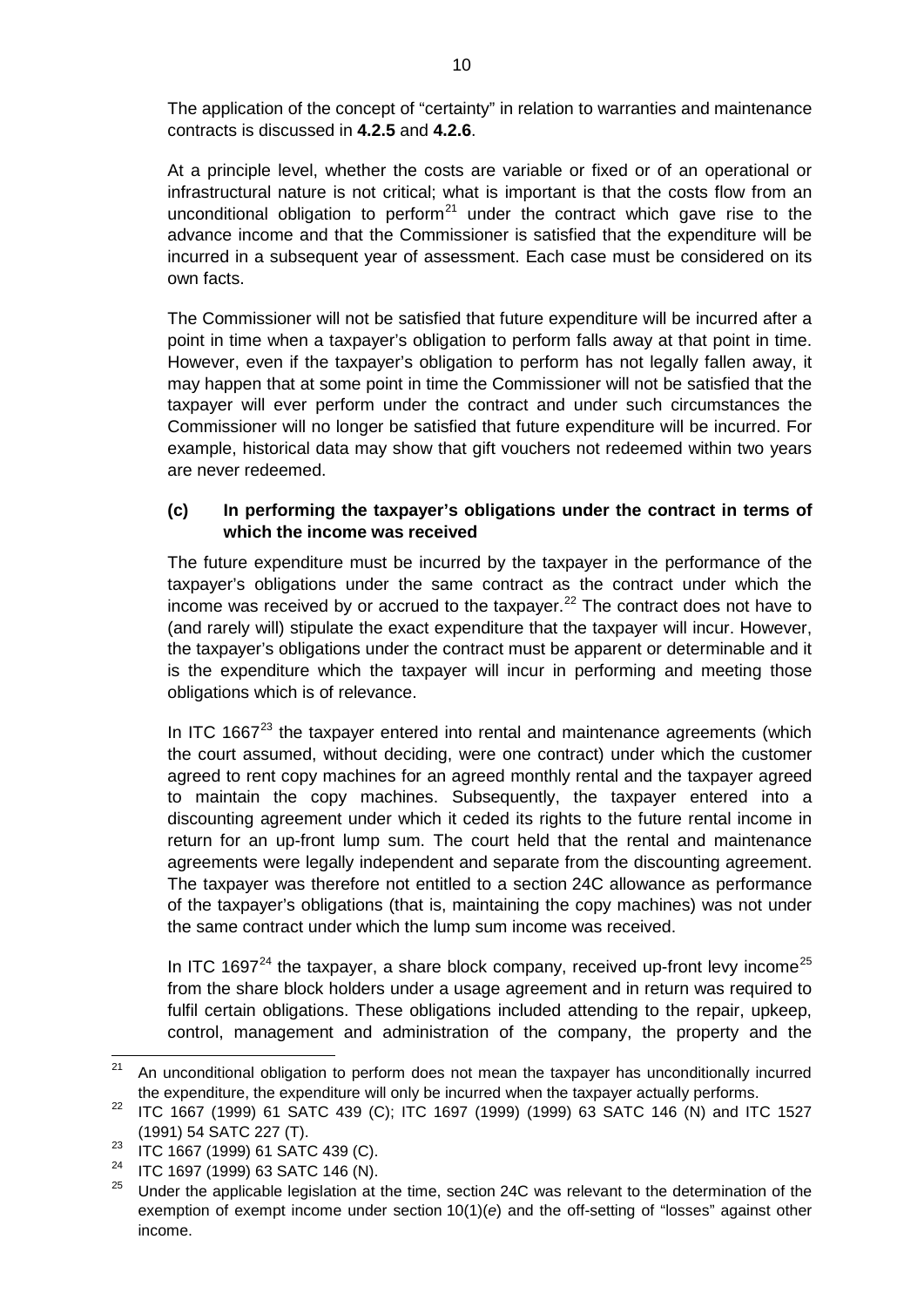immoveable property and attending to the payment of any related obligation such as salaries, rates and local authority charges like water and electricity. The court confirmed that the relevant agreement for section 24C was the usage agreement under which the income was received and the obligations were incurred, it was not the contracts that the taxpayer had or would conclude with the suppliers of goods and services in order to perform under the usage agreement.

In ITC  $1527^{26}$  $1527^{26}$  $1527^{26}$  the taxpayer sold furniture on instalment sale and subsequently incurred expenditure in complying with the requirements of the Limitation and Disclosure of Finance Charges Act and the Usury Act. The court held that the future expenditure to be incurred in complying with those Acts was not incurred under the instalment sale contract (that is, the contract under which the income arose) and did not therefore qualify for a section 24C allowance.

# <span id="page-10-0"></span>**4.2.2 Expenditure is incurred in such a manner that the expenditure will be allowed as a deduction in a subsequent year**

Under this criteria, the expenditure, when incurred, must be deductible expenditure for purposes of the Act in order to qualify as an allowance under section 24C. In *Sub-Nigel Ltd v CIR*<sup>[27](#page-10-2)</sup> the Supreme Court of Appeal confirmed the principle that in considering the deductions to which a taxpayer is entitled, one should have regard to the wording of the Act and not the treatment of the deduction for accounting purposes. The court held as follows:<sup>[28](#page-10-3)</sup>

"At the outset it must be pointed out that the Court is not concerned with deductions which may be considered proper from an accountant's point of view or from the point of view of a prudent trader, but merely with the deductions which are permissible according to the language of the Act. See *Joffe & Co., Ltd. v Commissioner for Inland Revenue* (1946, A.D. 157 at p. 165)."

In evaluating whether a taxpayer will be entitled to a deduction, consideration must be given to the deductions allowable under section 11 and more particularly section 11(*a*) which contains the general deduction formula. However, section 24C is not prescriptive on the section under which the deduction must be granted and is not limited to section 11.

In addition to considering sections which may permit a deduction, it is important to consider section 23 which deals with the circumstances in which a deduction will not be allowed in spite of meeting the requirements for a deduction under another section. Section 23(*g*) is particularly relevant although all the provisions of section 23 must be considered.

# <span id="page-10-1"></span>**4.2.3 Expenditure on the acquisition of an asset**

Under this criteria, the future expenditure<sup>[29](#page-10-4)</sup> must relate to expenditure which will be incurred on the acquisition of an asset for which any deduction will be admissible under the Act. Applicable assets include assets which will be acquired in order to perform under the specific contract giving rise to the advance income. The acquisition of assets generally used in the taxpayer's trade will not qualify for an allowance under section 24C.

 <sup>26</sup> (1991) 54 SATC 227 (T).

<span id="page-10-2"></span><sup>27 1948 (4)</sup> SA 580(A), 15 SATC 381.<br><sup>28</sup> At SATC 389.

<span id="page-10-5"></span><span id="page-10-4"></span><span id="page-10-3"></span><sup>29</sup> Section 24C(1)(*b*).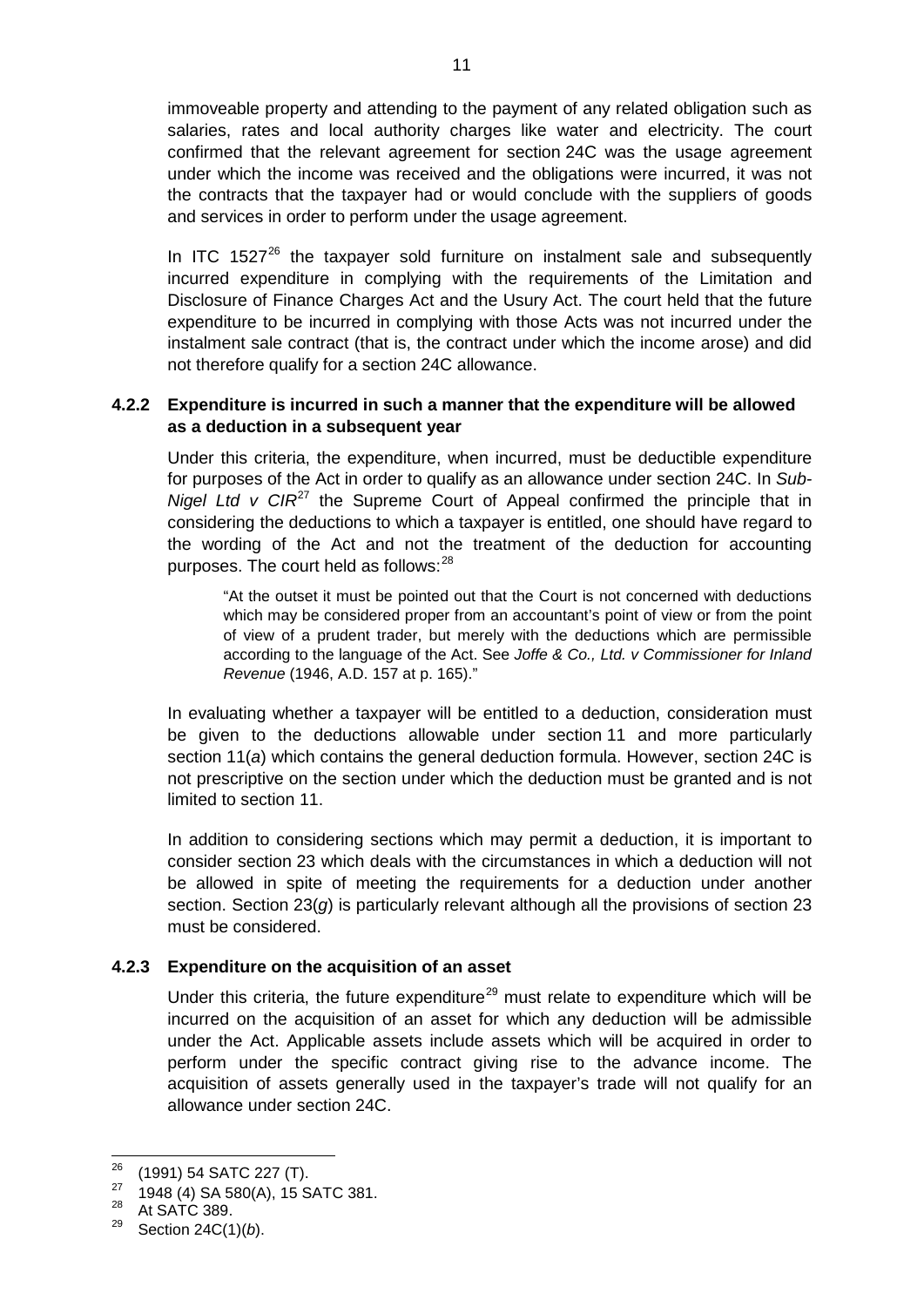This type of future expenditure relates to the expenditure which will be incurred in acquiring an asset. It does not relate to the deduction of, for example, a capital allowance on an asset which has already been acquired and the expenditure already incurred. A similar issue arises with trading stock when a taxpayer has incurred expenditure in acquiring items of trading stock. Once the expenditure has been incurred it does not constitute future expenditure even if the trading stock is included in the taxpayer's closing stock.

Juta Law explains the position as follows:  $30$ 

"Where the advance payment received or accrued is utilised to purchase a capital asset which is subject to wear and tear (in terms of s 11*(e)* or s 12C, as to which see notes) or other allowances in terms of the Act, no allowance under the section can be available once the asset concerned has been purchased, since there is no longer any relevant future expenditure. The cost of the asset should therefore be allowed in the year in which the advance payment is received, and in any subsequent years until the asset is purchased. Once this takes place, however, no further allowances should be granted. Meyerowitz (at 12.83) suggests a different approach, in terms of which the cost of the asset, as reduced by the wear and tear or other allowances claimed on that asset, is granted as an allowance throughout the relevant period. This allowance therefore declines year by year as it is reduced by the cumulative allowances claimed on that asset. This approach is not supported by the wording of the provision."

The position is correctly stated by Juta Law; wear-and-tear on capital assets does not qualify as "future expenditure" as defined in section 24C(1).

# **Example 2 – Acquisition of an asset**

# *Facts:*

In the first year of assessment (year 1) a taxpayer, BB (Pty) Ltd, entered into a twoyear contract with the local municipality for the construction of a road. The Contract price was R1 000 000. The municipality paid BB (Pty) Ltd R500 000 in year 1, R300 000 in the second year of assessment (year 2) and R200 000 in the third year of assessment (year 3).

BB(Pty) Ltd did not incur any expenditure in year 1.

On the first day of year 2 BB (Pty) Ltd purchased a truck, which was only used in the construction of this road, for R150 000. SARS allowed the truck to be written off under section 11(*e*) over a period of three years.

| Result:                                                                                                                                                      |                                       |
|--------------------------------------------------------------------------------------------------------------------------------------------------------------|---------------------------------------|
| Year 1                                                                                                                                                       | R                                     |
| Gross income<br>Less: Cost of the truck to be purchased [section 24C(2)]                                                                                     | 500 000<br>(150000)                   |
| Year 2                                                                                                                                                       |                                       |
| Gross income<br>Section 24C allowance allowed in year 1<br>Section 24C allowance*<br>Less: Wear-and-tear allowance $[33,3% \times R150 000$ , section 11(e)] | 300 000<br>150 000<br>Nil<br>(50 000) |

<span id="page-11-0"></span><sup>&</sup>lt;sup>30</sup> Juta Law Online Publications, Comments on Section 24C.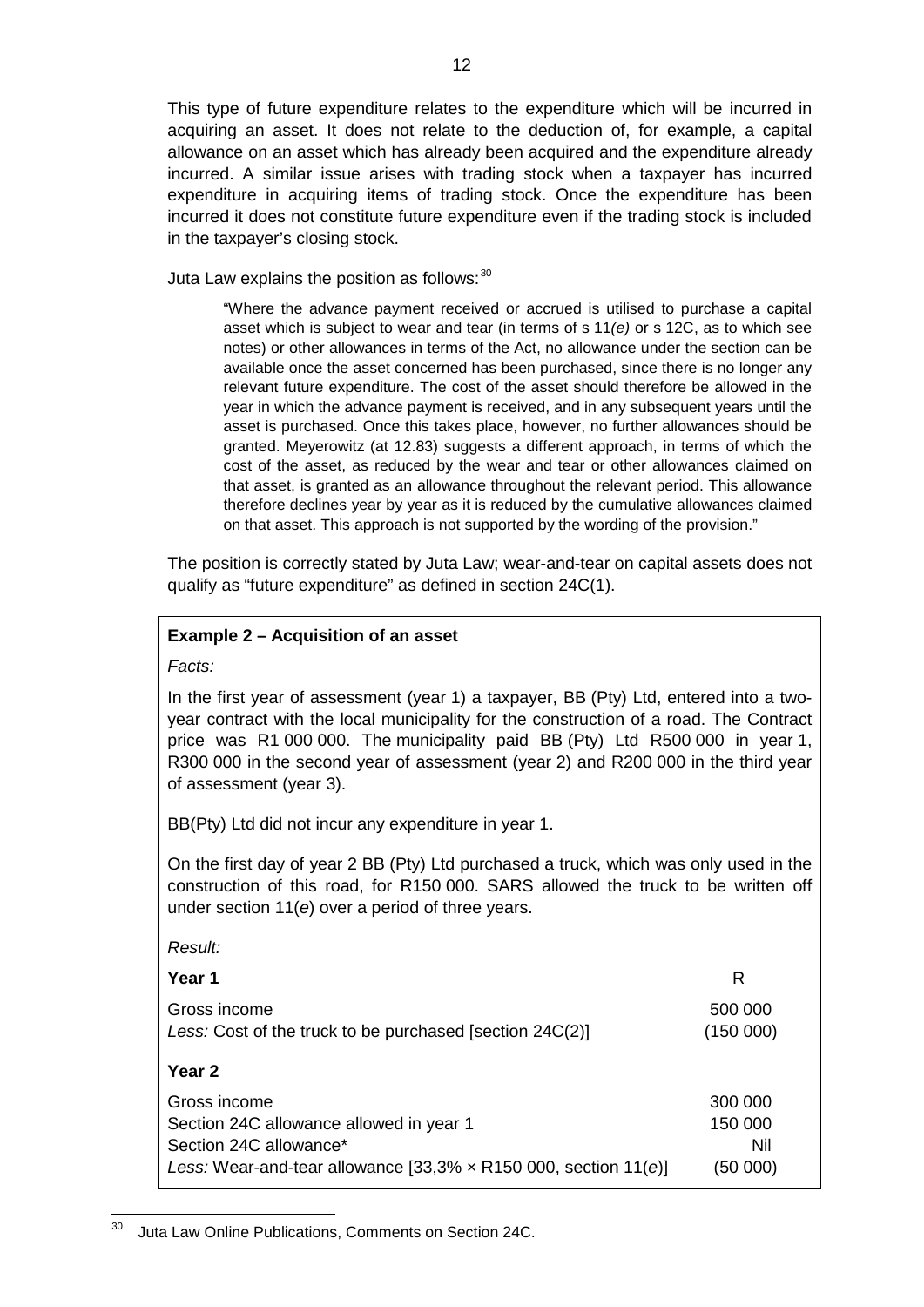#### **Year 3**

| Gross income                                                             | 200 000 |
|--------------------------------------------------------------------------|---------|
| Section 24C allowance*                                                   | Nil     |
| Less: Wear-and-tear allowance $[33,3% \times R150 000,$ section $11(e)]$ | (50000) |
|                                                                          |         |

A section 24C allowance was not allowed in year 2 or year 3 as the truck was purchased at the beginning of year 2 and its cost is therefore actual expenditure and not future expenditure at the end of those years of assessment.

# <span id="page-12-0"></span>**4.2.4 Application of section 24C to ceded contracts**

In certain situations a taxpayer may cede a contract under which the taxpayer has received advance income and has previously claimed an allowance under section 24C. An example of this situation arises when the contract is sold as part of the sale of an enterprise as a going concern.

Under these circumstances [that is, the cessionary (transferee or purchaser) has taken over the cedent's (transferor's or seller's) obligation for future delivery under the contract]:<sup>[31](#page-11-0)</sup>

- The cedent is no longer responsible for any performance under the contract and will not incur any future expenditure. Accordingly, the cedent will have to include the prior year's section 24C allowance for that contract in income  $32$ and will not be able to claim another section 24C allowance. The cedent will therefore be taxed on the advance income received.
- The cessionary will be entitled to a section 24C allowance for any advance income the cessionary receives, provided the detailed requirements of section 24C are met. The cessionary will not qualify for a section 24C allowance in relation to any advance income which the cedent received.

The above is applicable if the cession *is* effective. If the cession *is not* yet effective at the end of the year of assessment,  $33$  although the seller is still responsible for performance under the contract, the likelihood of the sale becoming effective and the obligation to perform passing to the purchaser must be taken into account in estimating the quantum of future expenditure that the taxpayer will incur. The amount of future expenditure will be nil in the seller's hands at the end of the year of assessment if all the conditions have been met and it is merely a matter of time passing until the agreement is effective on the first day of the new year of assessment.

<span id="page-12-3"></span> $31$  Assuming the provisions of the corporate rules in sections 41 to 47 are not applicable.

<span id="page-12-1"></span> $rac{32}{33}$  Section 24C(3).

<span id="page-12-2"></span>For example, the sale of a going concern if the transfer will or may only take place in the subsequent year of assessment.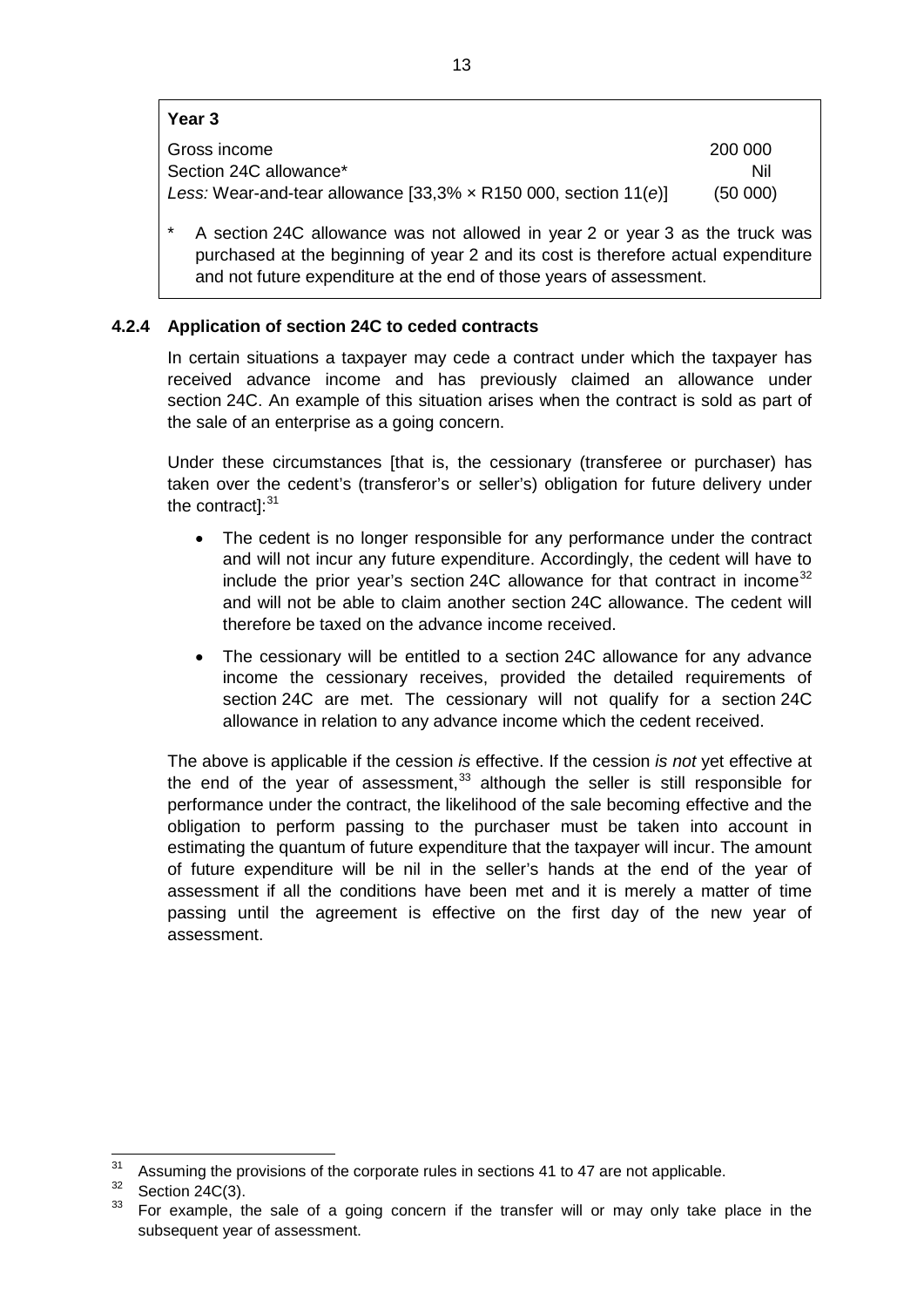#### <span id="page-13-0"></span>**4.2.5 Application of section 24C to warranty claims**

Contracts under which advance income is received may contain a warranty against defective workmanship or materials supplied. The term "warranty" as it relates to the law of contract is defined in the Collins English Dictionary<sup>[34](#page-12-3)</sup> as  $-$ 

"[a]n expression or implied term in a contract collateral to the main purpose, such as an undertaking that goods contracted to be sold shall meet specified requirements as to quality, etc".

In the event that the workmanship or material supplied is defective and the asset, for example, malfunctions, the taxpayer will be required to correct the deficiency and in so doing will often incur expenditure.

A warranty may be included as part of a contract, for example, the sale of an electrical appliance which has a 12-month warranty. Alternatively, a warranty may be the subject of a separate contract which gives rise to its own income; for example, the sale of an electrical appliance may include a 12-month warranty but customers may also have the option of purchasing an extended warranty which increases the warranty to 24 months. The principles discussed in **[4.2.1\(b\)](#page-7-0)** are applicable to both of these types of warranties.

The court considered whether warranty claims may be deducted under section 24C in ITC 1601.<sup>[35](#page-13-1)</sup> The salient facts of the case were that the taxpayer concerned sold computers and measuring instruments. The taxpayer also provided the services of programming and setting up the hardware and instruments to the clients' requirements. The contracts with the clients contained a warranty against defective workmanship and materials supplied. In addition, all manufactured goods contained a manufacturer's warranty. A warranty claim arose on almost all contracts because of the technical nature of the work. The taxpayer's claim for an allowance for future expenditure was disallowed by the Commissioner. The court held that in considering the facts before him, the Commissioner was entitled to come to the conclusion that he was not satisfied that future expenditure would be incurred. The court also held that on the facts of the particular case the Commissioner was entitled to come to the conclusion that he could not be satisfied that future expenditure will be incurred when a contingent liability is recoverable or partly recoverable under a guarantee.

In ITC 1739<sup>[36](#page-13-2)</sup> the taxpayer manufactured certain components which were supplied to original equipment manufacturers that in turn manufactured and supplied vehicles to distributors and dealers. The vehicles were sold subject to a warranty. In the event of a warranty claim the taxpayer would supply the parts required and the distributor or dealer would perform the necessary repairs. The court held that the taxpayer was not entitled to claim an allowance for future parts that it may have to supply under the warranty obligation. The cost of the parts did not constitute future expenditure, it constituted losses incurred on supplying trading stock as replacement for the defective parts. The court explained the position as follows:  $37$ 

"In terms of the section the Commissioner must be satisfied that the income or revenue will be used in whole or in part to finance future *expenditure* (as distinct from losses) which will be incurred by the taxpayer in the performance of his obligations

<sup>&</sup>lt;sup>34</sup> HarperCollinsPublishers.<br><sup>35</sup> (1995) 59.8179.179.(2)

<span id="page-13-4"></span><span id="page-13-1"></span> $\frac{35}{36}$  (1995) 58 SATC 172 (C).

<span id="page-13-2"></span> $36$  (2002) 65 SATC 43 (G).

<span id="page-13-3"></span>At SATC 46.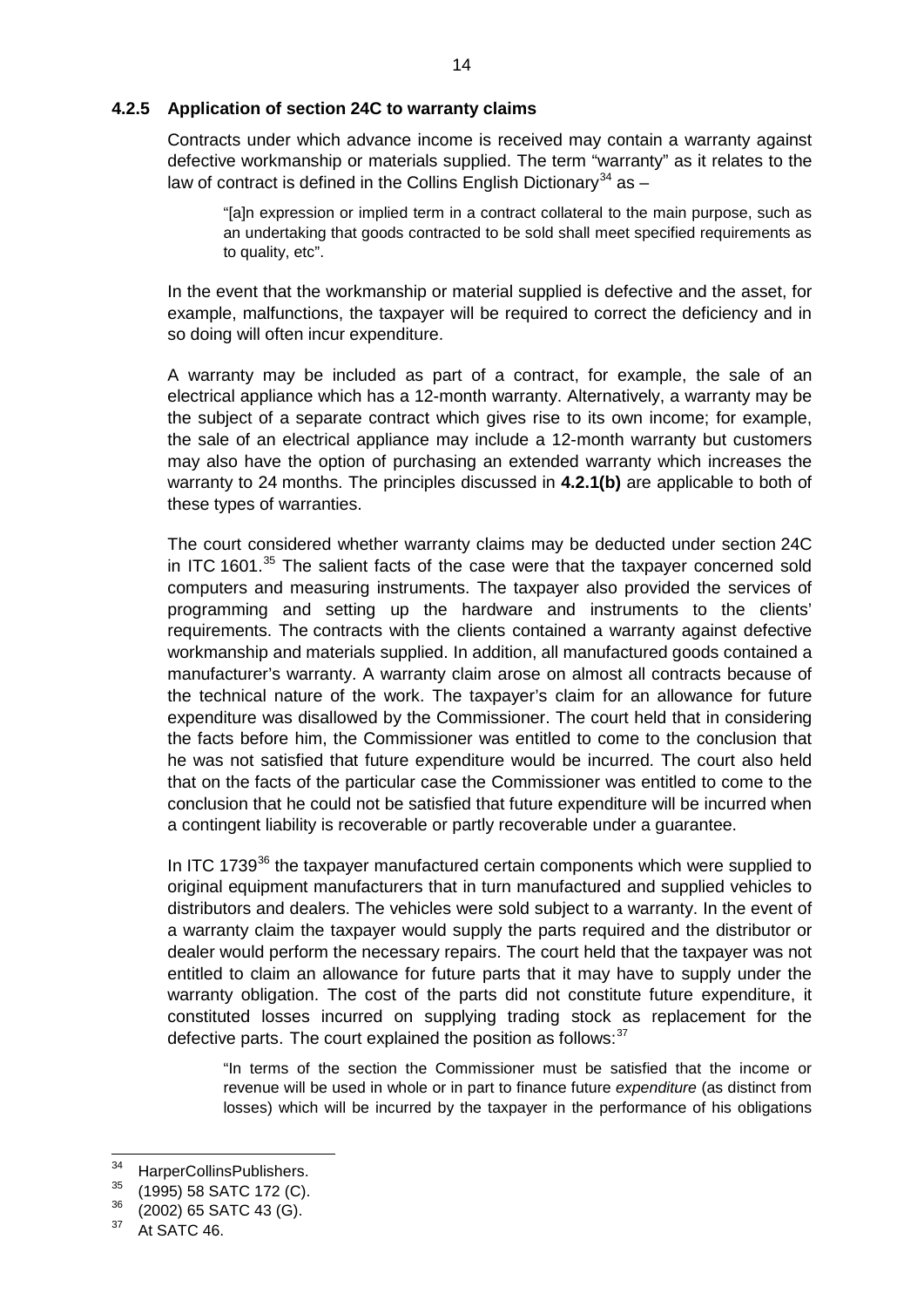under the contract before the allowance will be deducted. See *ITC 1527* 54 SATC 227 on 236.

Regard being had to the facts alluded to above in the present matter the appellant meets warranty claims made on it. In doing so it incurs losses in supplying parts from its trading stock in replacement of defective parts. For an allowance to be granted in terms of s [24C](http://10.16.18.9/nxt/gateway.dll/jilc/kilc/alrg/ulrg/vlrg/i2k0a#3tl) income must be received or accrued in the current year of assessment, which will be used to finance *future expenditure*."

In the event of a warranty claim the facts of a particular case will determine whether the taxpayer –

- will use assets already purchased and on hand at the end of the year of assessment and will thus not incur future expenditure; or
- would have to acquire the replacement asset and would thus incur future expenditure.

A section 24C allowance is not available in either situation because the event which potentially gives rise to the warranty claim (for example, the equipment malfunctioning because of a defect in labour or materials) is contingent and is not only dependent on the customer returning the item.<sup>[38](#page-13-4)</sup> The asset purchased by the taxpayer's customer may or may not malfunction which means that there is insufficient certainty that the related warranty expenditure will be incurred in the future.

# <span id="page-14-0"></span>**4.2.6 Application of section 24C to maintenance contracts**

It is not possible to formulate a general rule for the treatment of maintenance obligations under section 24C. The availability of a section 24C allowance will depend on whether the taxpayer's obligations to perform are contingent on something other than just the client making the asset available for maintenance. In the result it must be established whether there is sufficient certainty to satisfy the Commissioner that expenditure will be incurred in the future. Each case must be determined on its own facts and circumstances.

For example, some contracts contain provisions for after-sales maintenance under which the maintenance will only be required if something breaks or malfunctions. In these circumstances the Commissioner will not be satisfied that the expenditure will be incurred in the future.

There are, however, circumstances in which the Commissioner will be satisfied that the expenditure will be incurred in the future, for example, in the case of a motor vehicle service plan under which certain maintenance must be performed at regular intervals (assuming the client makes its motor vehicle available for the service to take place). Such maintenance expenditure may qualify for a deduction under section 24C provided the other requirements of the section are met.

The *onus* to satisfy the Commissioner that expenditure will be incurred in the future is on the taxpayer.

<span id="page-14-1"></span><sup>&</sup>lt;sup>38</sup> In addition, there is no future expenditure if a taxpayer uses assets already purchased and on hand.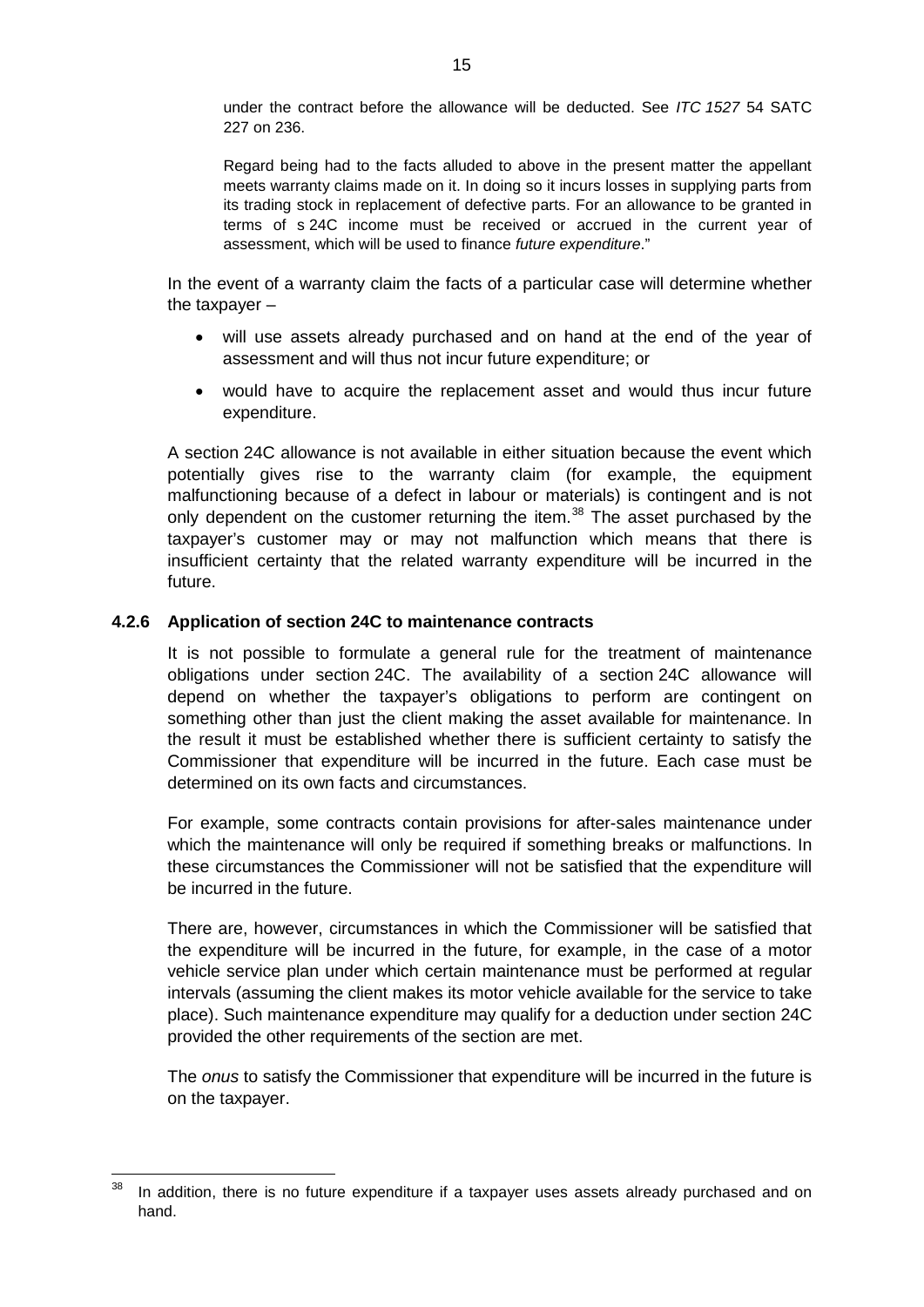# **Example 3 – Maintenance contracts**

*Facts:*

X runs a car service business from home. Business was slow and in an attempt to increase revenue X sold "Car health check and maintenance packages". The price was payable upfront and the package was valid for a period of six months after purchase. At the end of the year of assessment X had sold 10 packages which had not yet been used and had not expired.

Under the package, X will –

- i) replace the oil;
- ii) check and, if necessary, replace the brake pads, and
- iii) wash the car.

X was able to reliably estimate the costs which will be incurred based on experience of the time the different tasks will take and the latest prices (which are not expected to change) for the labour and materials.

# *Result:*

In order to perform under the contract and to provide the service as agreed, X's employees must replace the oil, check the brake pads and wash the car. X will incur expenditure for the oil, shampoo and water which will be used and accordingly these amounts will constitute future expenditure.

Although X will have to check the brake pads, X does not know whether the brake pads will need to be replaced as that will depend on the condition of the particular car's brake pads. Accordingly, despite the fact that X has included the cost of replacement brake pads into the budget and that experience and statistical data indicate that X will need to replace the brake pads on some cars, there is insufficient certainty to satisfy the Commissioner that X will incur future expenditure in relation to the possible replacement cost of brake pads.

# <span id="page-15-0"></span>**5. Determination of the amount of the section 24C allowance**

The amount of the section 24C allowance is –

- the amount of future expenditure which in the Commissioner's opinion relates to the amount of advance income; and
- which does not exceed the amount of such income received or accrued in the particular year of assessment.

# <span id="page-15-1"></span>**5.1 The amount of future expenditure which in the Commissioner's opinion relates to the amount of advance income**

The principles as discussed in **[4.2](#page-5-0)** are relevant in determining what amounts constitute future expenditure.

A section 24C allowance is not available for the portion of advance income which effectively represents the taxpayer's profit or which was used<sup>[39](#page-14-1)</sup> to fund expenditure that has already been incurred in respect of the contract. The reason being that the

<span id="page-15-2"></span> <sup>39</sup> Or "will use" if the taxpayer has incurred an unconditional liability but must still settle that liability.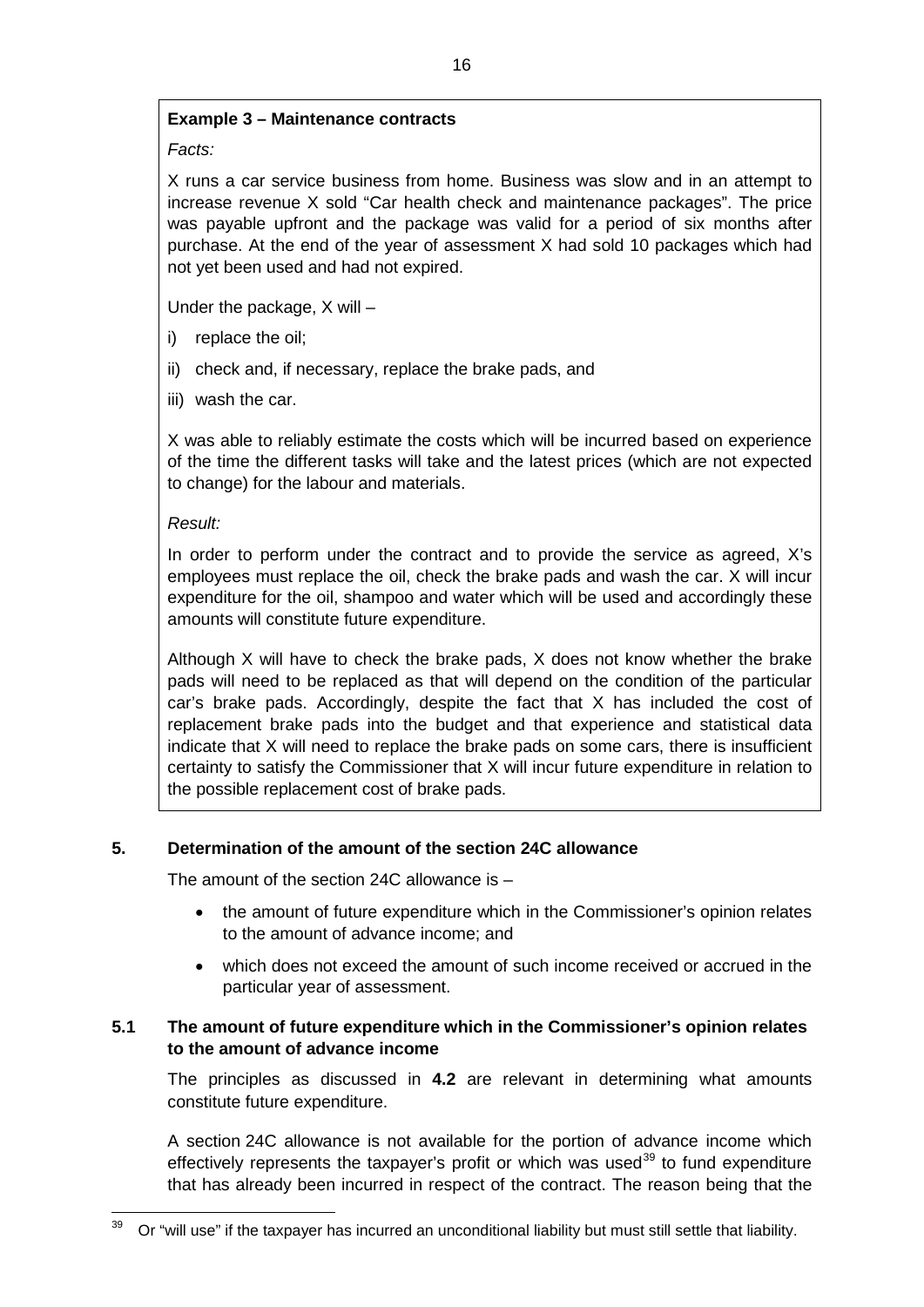Commissioner cannot be satisfied that the advance income will be used to fund future expenditure if it funds profit or expenses already incurred.

Stated differently, taxpayers need to determine and be able to substantiate how much of the future expenditure relates to the advance income which was received or accrued under the relevant contract. For example, assume a taxpayer receives 50% of the contract price in year one and does not incur any expenditure. Although all the costs the taxpayer will incur in the future in performing under the contract are future expenditure, all the costs do not constitute future expenditure which relates to the amount of the advance income. The advance income represents an element of profit and an element of future expenditure.

SARS agrees with the suggestion in Silke<sup>[40](#page-15-2)</sup> that it is the intention of the recipient and not the payer which is relevant in this regard.

The amount of future expenditure which relates to the advance income will depend on the facts and circumstances of the particular case. The Act does not prescribe the methods which must be used to make this determination. An allocation based on the gross cost percentage will, however, be appropriate in a number of cases.

If the 'gross cost' method is appropriate, taxpayers will need to  $-$ 

- estimate the total amount of expenditure which will be incurred in order to meet the obligations under the contract, remembering that certainty that the expenditure will be incurred in the subsequent year of assessment is a critical factor;
- determine the total amount of income which will be received by or accrued to the taxpayer under the contract;<sup>[41](#page-16-0)</sup>
- determine the total amount of income received by or accrued under the contract to date;<sup>[42](#page-16-1)</sup>
- determine what amount of that future expenditure relates to the amount of income received or accrued to date by applying the formula listed below; and

Section 24C allowance  $=$  [(Total costs / Total revenue)\*  $\times$  Income received or accrued to date<sup>[43](#page-16-2)</sup>] – Actual expenses incurred to date relating to that income

- Limited to 1 (a section 24C allowance is granted on an amount received by or accrued to a taxpayer that will be used to finance future expenditure, accordingly the maximum possible allowance before deducting actual expenses incurred to date or applying the limitation in the point below, is the amount of the income received or accrued to date.<sup>[44](#page-16-3)</sup> This means Total costs / Total revenue is limited to 1).
- limit the amount of the section 24C allowance calculated in terms of the formula above to the amount of income received or accrued under the

<sup>&</sup>lt;sup>40</sup> South African Income Tax 2010 in paragraph 8.60.<br><sup>41</sup> This does not include the reversal of prior year's section 24C allowances.

<span id="page-16-1"></span><span id="page-16-0"></span> $^{42}$  This does not include the reversal of prior year's section 24C allowances.

<span id="page-16-2"></span><sup>&</sup>lt;sup>43</sup> Excluding the reversal of prior year's section 24C allowances.<br><sup>44</sup> Section 24C(2)

<span id="page-16-3"></span>Section 24C(2).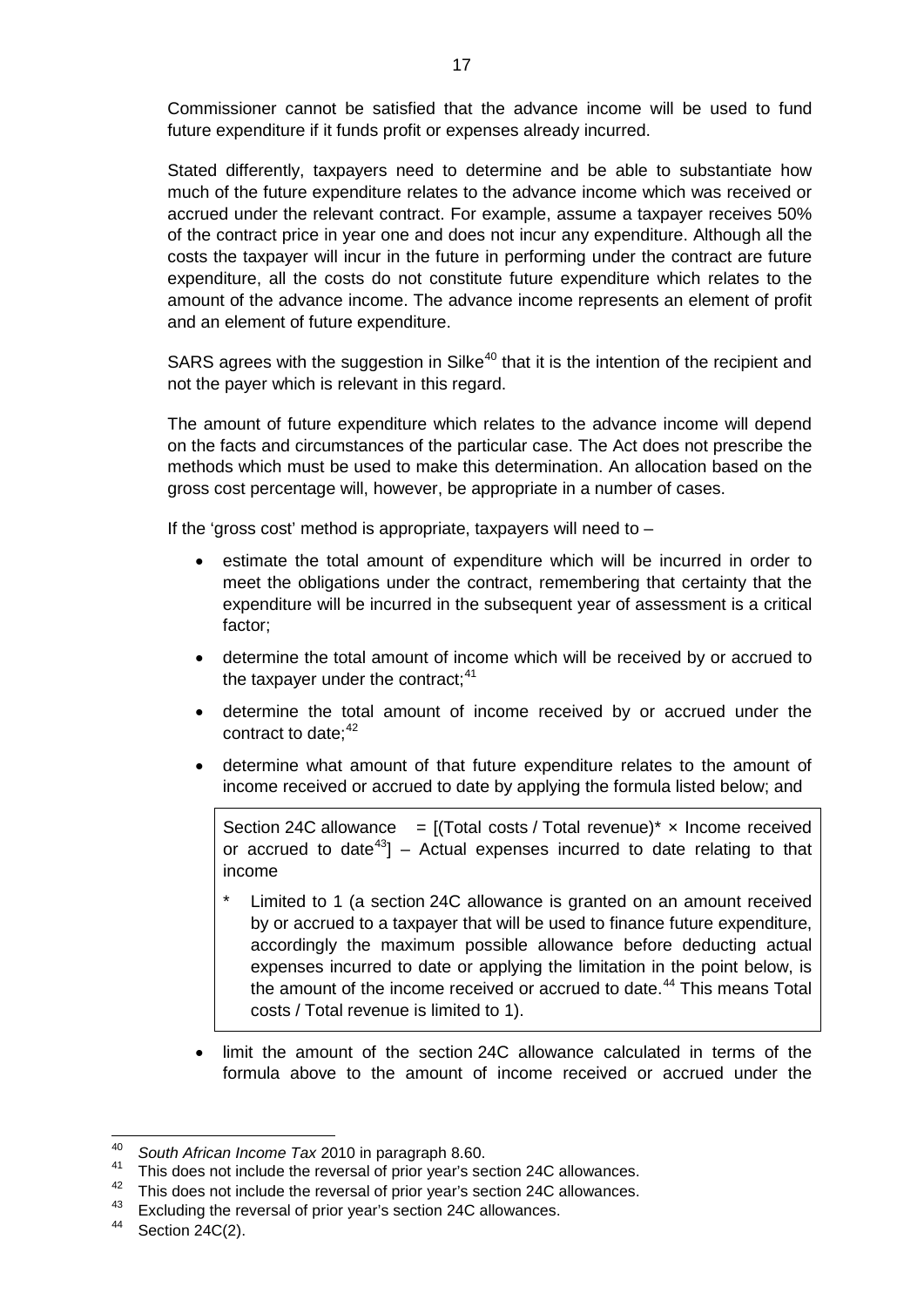contract in the particular year of assessment (see **[4.1](#page-3-0)** for income, see **[5.2](#page-20-0)** for more detail on the calculation of the limit).

The gross cost method may not be appropriate in all cases, for example, if the advance income relates solely to a particular stage of a project or to specific items of expenditure, as agreed between the taxpayer and the client.

Taxpayers must base their determinations of the amount of future expenditure on fair and reasonable estimates which take into account the latest available information. The level of detail required to support the determination will depend on the specific facts and circumstances. However, as a general guideline, the estimates and calculations must contain sufficient detail to demonstrate that –

- the expenditure included in the calculation results from the future performance of obligations under the contract;
- the expenditure only includes permissible expenditure (for example, excludes wear-and-tear allowances and items taken from assets previously acquired); and
- the items taken into account can be reviewed and audited.

The section 24C allowance is subject to the discretion of the Commissioner and taxpayers must be prepared to substantiate a claim with supporting evidence.

The Commissioner does not require the taxpayer to deposit the funds received in advance into a separate bank account and to only use the funds from that account to settle the expenditure incurred in order for the Commissioner to be satisfied that the advance income will be used to finance future expenditure.

# **Example 4 – Construction contract**

# *Facts:*

A contractor entered into an agreement with a client. The details of their agreement are as follows:

- The agreement was entered into in the first year of assessment (year 1).
- The contractor undertook to build office buildings for the client.
- The contract price is R1 000 000.

The client paid the contractor R500 000 in advance in year 1 and the balance of the contract price in the third year of assessment (year 3). The contractor's year of assessment ends on the last day of February each year. In years 1 and 2 the contractor estimated that total expenditure would be R400 000. The contractor actually incurred expenditure of R30 000 during year 1, R130 000 during year 2 and R450 000 during year 3. The total actual expenditure of R610 000 exceeded the contractors initial estimate because of unexpected price increases in year 3.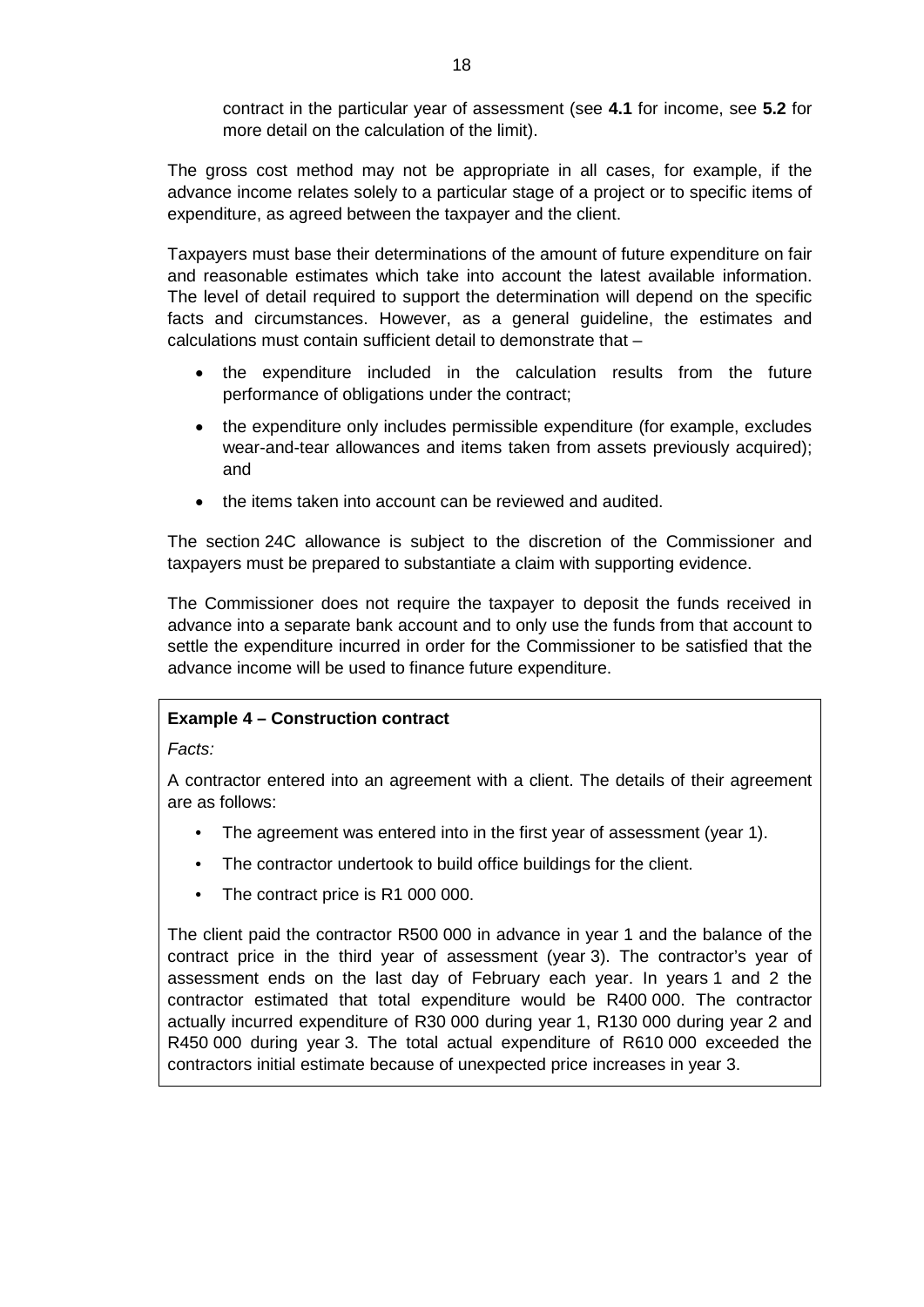| Result:                                                                                                                    |                                                                                                                                          |         |                      |
|----------------------------------------------------------------------------------------------------------------------------|------------------------------------------------------------------------------------------------------------------------------------------|---------|----------------------|
| Year 1                                                                                                                     |                                                                                                                                          |         |                      |
| Section 24C allowance = $[(Total costs / Total revenue)* x Income received or$                                             | accrued to date**] - Actual expenses incurred to date<br>relating to that income                                                         |         |                      |
| $=$                                                                                                                        | $[(R400 000 / R1 000 000) \times R500 000] - R30 000]$                                                                                   |         |                      |
| $=$                                                                                                                        | R170 000                                                                                                                                 |         |                      |
| Gross income<br>Less:                                                                                                      |                                                                                                                                          | R       | R<br>500 000         |
| Actual expenses                                                                                                            |                                                                                                                                          | 30 000  |                      |
| Section 24C(2) allowance<br>Taxable income                                                                                 |                                                                                                                                          | 170 000 | (200 000)<br>300 000 |
| Year <sub>2</sub>                                                                                                          |                                                                                                                                          |         |                      |
| Section 24C allowance $=$                                                                                                  | [(Total costs / Total revenue)* x Income received or<br>accrued to date**] - Actual expenses incurred to date<br>relating to that income |         |                      |
| $=$                                                                                                                        | $[(R400 000 / R1 000 000) \times R500 000] - R160 000]$                                                                                  |         |                      |
| $=$                                                                                                                        | R40 000                                                                                                                                  |         |                      |
|                                                                                                                            |                                                                                                                                          | R       | R                    |
| Gross income<br>Nil<br>Section 24C allowance allowed in year one<br>170 000                                                |                                                                                                                                          |         |                      |
| Less:                                                                                                                      |                                                                                                                                          |         | 170 000              |
| Actual expenses                                                                                                            |                                                                                                                                          | 130 000 |                      |
| Section 24C(2)<br>Taxable income                                                                                           |                                                                                                                                          | 40 000  | (170 000)<br>Nil     |
| Limited to 1<br>**<br>Excluding the reversal of prior year's section 24C allowance                                         |                                                                                                                                          |         |                      |
| Year <sub>3</sub>                                                                                                          |                                                                                                                                          |         |                      |
| Gross income<br>500 000<br>Section 24C allowance allowed in year 2<br>40 000                                               |                                                                                                                                          |         |                      |
| 540 000<br>Less: Actual expenditure<br>(450 000)<br>Taxable income<br>90 000                                               |                                                                                                                                          |         |                      |
| Under section 22(2A) and 22(3A) trading stock deemed to be held and not disposed<br>is nil for each of the relevant years. |                                                                                                                                          |         |                      |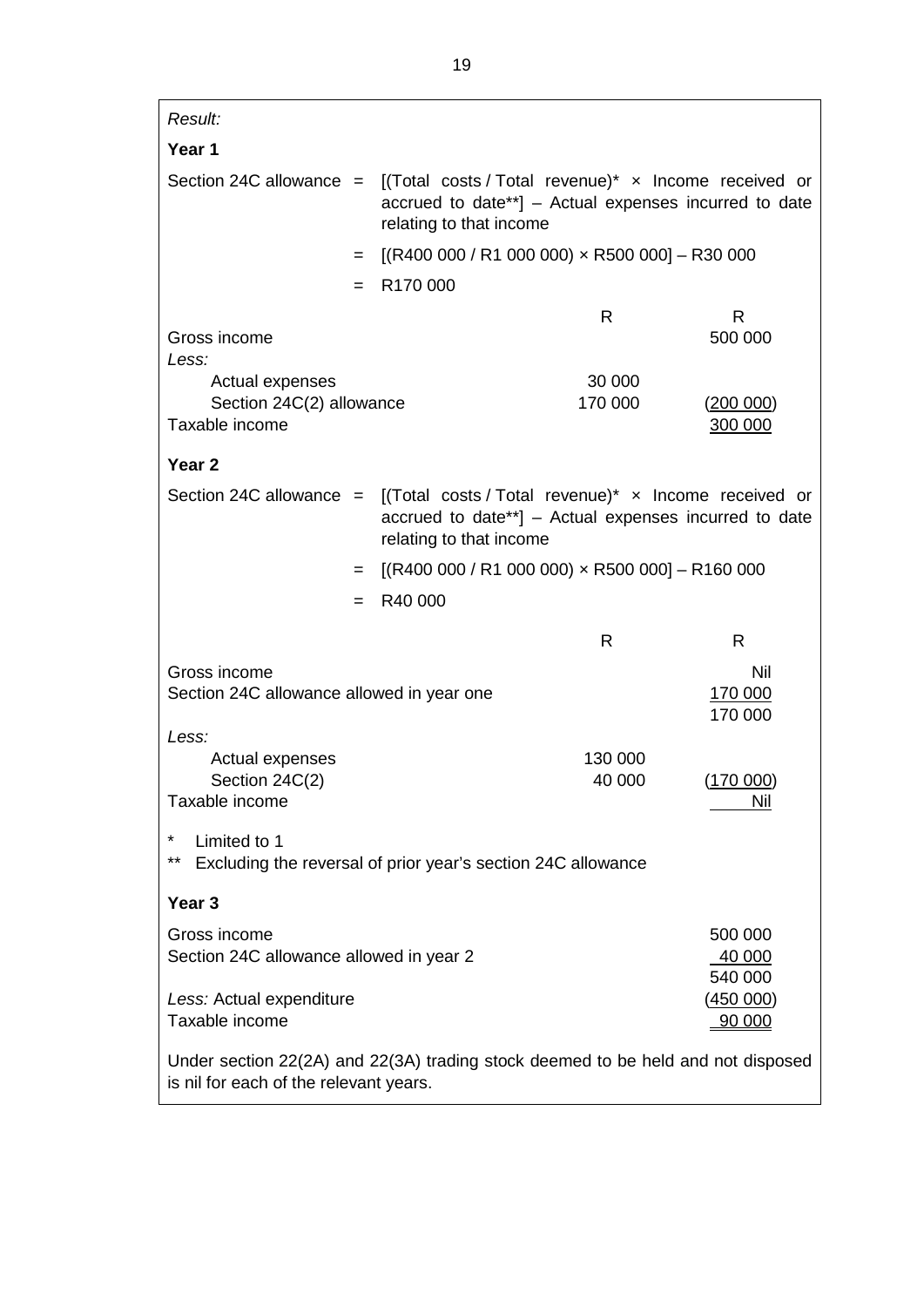# **Example 5 – Construction contracts**

*Facts:*

During the year Y entered into a construction contract which is expected to be completed in 25 months.

The total contract price is R275 000. Invoices may only be raised by Y on work that has been certified by the client. A retention of 10% is applicable to all billings.

Y initially estimated total expenditure would be R225 000.

Y received payments totalling R110 000 during the year (R100 000 payment of the contract price and R10 000 *ad hoc* quality bonus awarded by the client). The client awarded the *ad hoc* quality bonus in year 1 to incentivise Y and encourage consistency in quality throughout the construction process.

At the end of the year work certified totalled R120 000 and expenditure incurred totalled R100 000. Y reviewed the project and estimated that the remaining expenditure to complete the project would be R200 000. That is, the estimated total expenditure had increased to R300 000 (R100 000 actual and R200 000 future expenditure).

R

*Result:*

| Gross income – Construction (see working 1)  | 108 000  |
|----------------------------------------------|----------|
| Gross income - Quality bonus                 | 10 000   |
| Less: Deductible expenditure [section 11(a)] | (100000) |
|                                              | 18 000   |
| Less: Section 24 allowance (see working 2)   | (8000)   |
| <b>Taxable income</b>                        | 10 000   |

Under section 22(2A) and 22(3A) trading stock deemed to be held and not disposed is nil.

# **1) Working 1 – gross income (greater of receipt or accrual)**

| Accrued                                                  |                               |
|----------------------------------------------------------|-------------------------------|
| Work certified<br>Less: retention (10%)                  | 120 000<br>(12000)<br>108 000 |
| Received                                                 |                               |
| Cash received<br>Quality bonus                           | 110 000<br>(10000)<br>100 000 |
| Therefore, gross income (greater of receipt and accrual) | 108 000                       |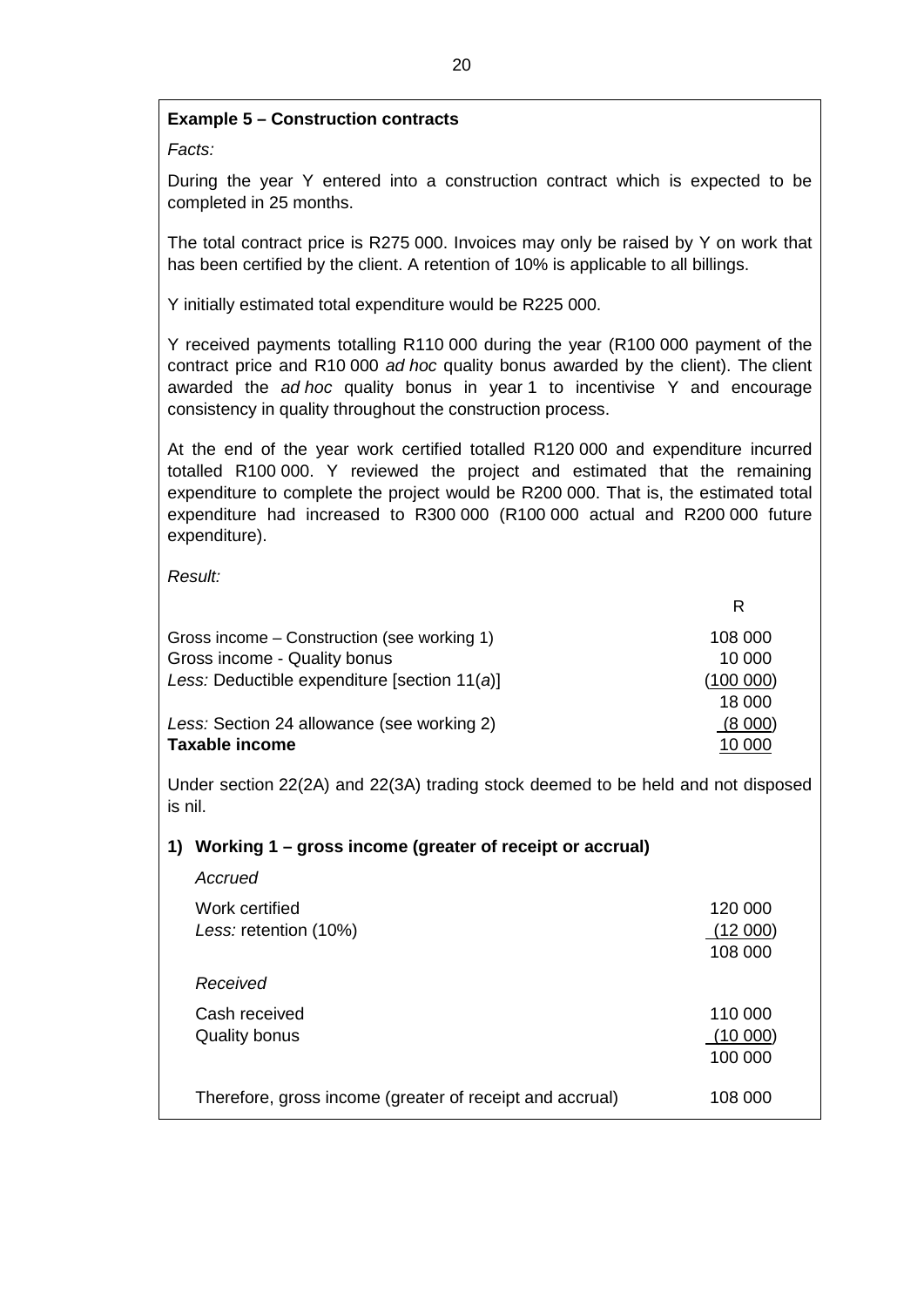# **2) Working 2 – section 24 C allowance**

Section 24C allowance (minimum is Rnil) =  $[(Total costs / Total events / x)$ Income received or accrued to date] – Actual expenses incurred to date relating to that income Total costs = Costs to date + costs to complete 300 000 Total revenue 275 000 Total income received or accrued to date (working 1) 108 000 Actual expenses incurred to date relating to that income 100 000 Section 24C allowance  $=$  [(R300 000 / R275 000)<sup>\*</sup>  $\times$  R108 000] – R100 000  $=$  R8 000  $* =$  limited to 1

The section 24C allowance is less than the income accrued or received in the current year, therefore there is no need to further limit the allowance, see **[5.2](#page-20-0)**.

# <span id="page-20-0"></span>**5.2 Which does not exceed the amount of such income received or accrued in the particular year of assessment**

The amount of the section 24C allowance is limited to the amount of income received or accrued under the contract in a particular year of assessment<sup>[45](#page-16-2)</sup> and not to the taxpayer's taxable income before determining and deducting a section 24C allowance.

The limiting factor is the amount of income received or accrued under the contract in a particular year of assessment (see **[4.1](#page-3-0)**) and not the taxpayer's taxable income before the allowance being granted.<sup>[46](#page-20-1)</sup>

# **Example 6 – Limitation of the amount of the section 24C allowance**

*Facts:*

DEF, a prominent builder, is incurring a loss on one of its building contracts. The contract was supposed to be completed in year 1 but it is estimated that it will only be completed in year 2. The contract was concluded at a sales price of R5 000 000 (which the client paid in advance), actual costs to date are R4 000 000 and expected future costs are R1 200 000.

*Result:*

|                  | Section 24C allowance = $[(Total costs / Total revenue)* x$ Income received or<br>accrued to date] - Actual expenses incurred to date<br>relating to that income |
|------------------|------------------------------------------------------------------------------------------------------------------------------------------------------------------|
|                  | $=$ [(R5 200 000 / R5 000 000)* $\times$<br>R5 000 0001<br>R4 000 000                                                                                            |
|                  | $= R1000000$                                                                                                                                                     |
|                  | The amount of the section 24C allowance available in year 1 is equal to R1 000 000.                                                                              |
| $=$ limited to 1 |                                                                                                                                                                  |

<sup>&</sup>lt;sup>45</sup> This is both implicit and expressly stated in section 24C(2).<br><sup>46</sup> See JTC 1607 (1000) 62 SATC 146 at 154 155 which ean

<span id="page-20-1"></span>See ITC 1697 (1999) 63 SATC 146 at 154 – 155 which confirms this interpretation.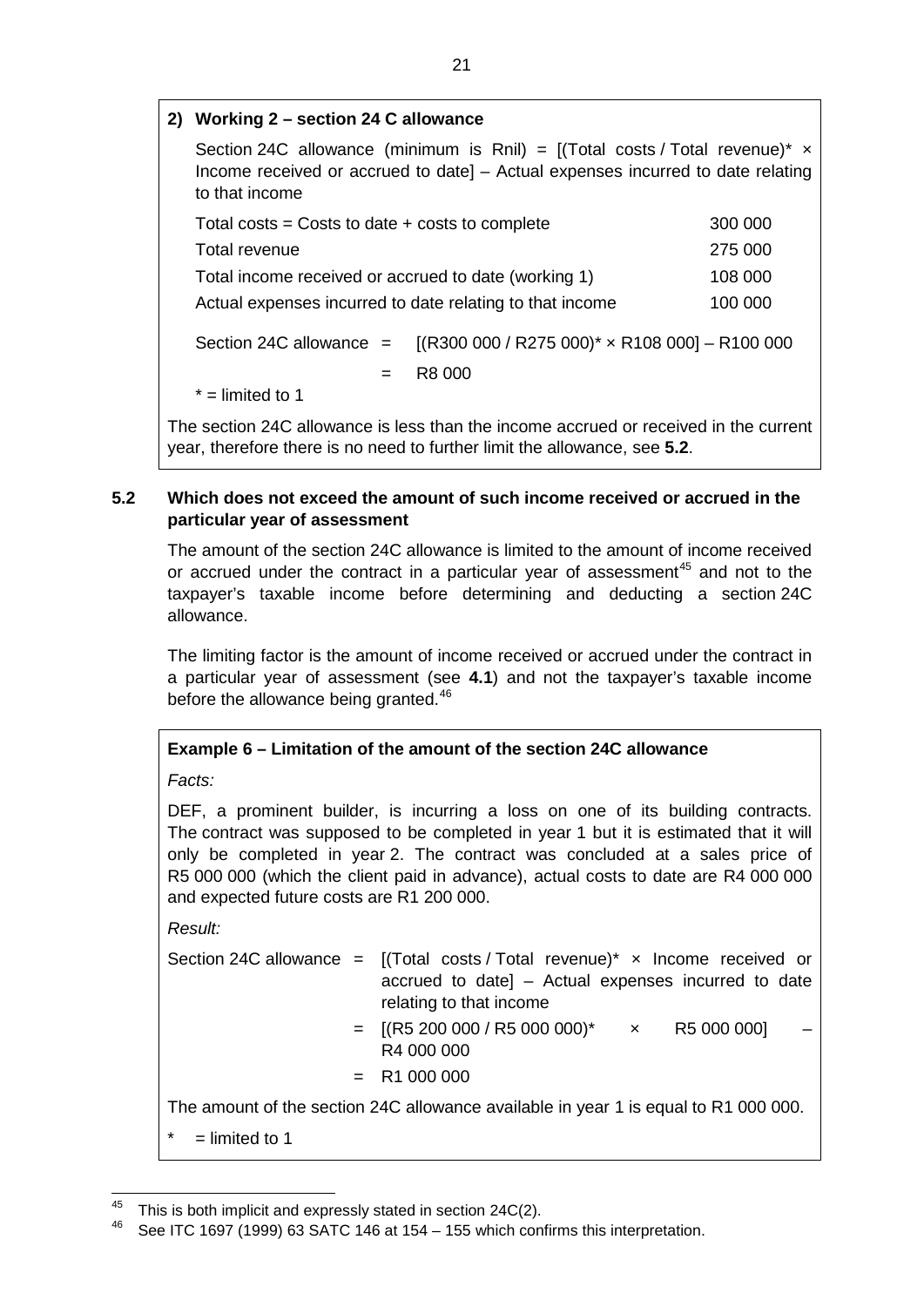# **Example 7 – Limitation of the amount of the section 24C allowance**

*Facts:*

In year 1 NFI concluded and completed a contract with a sales price of R2 000 000 for the supply of goods which it had budgeted would cost R1 500 000. Unfortunately, for reasons beyond its control, the goods supplied during the year actually cost NFI R2 500 000.

NFI also concluded a second contract with a sales price of R1 000 000 and received the full price in cash before the end of the year. No expenditure was incurred during the year. Estimated future expenditure is R600 000.

*Result:*

|                           | <b>Contract 1</b> | <b>Contract 2</b> | <b>Total</b> |  |
|---------------------------|-------------------|-------------------|--------------|--|
|                           | R                 | R                 | R            |  |
| Gross income              | 2 000 000         | 1 000 000         | 3 000 000    |  |
| Section 11(a) expenditure | (2500000)         | Nil               | (2500000)    |  |
| Section 24C allowance*    | Nil               | (600000)          | (600000)     |  |
| Assessed loss             | (500000)          | 400 000           | (100000)     |  |

\* Contract 1 – the contract was completed before the end of the year of assessment and there is no future expenditure. Section 24C is not applicable.

|       | Contract 2 – Section 24C allowance = $[(Total costs / Total revenue)^{**} \times Income$<br>received or accrued to date] - Actual<br>expenses incurred to date relating to that<br>income |
|-------|-------------------------------------------------------------------------------------------------------------------------------------------------------------------------------------------|
|       | $=$ [(R600 000 / R1 000 000)** x R1 000 000]<br>$-$ R <sub>0</sub>                                                                                                                        |
|       | $=$ R600 000                                                                                                                                                                              |
| $***$ | $=$ limited to 1                                                                                                                                                                          |

# **Example 8 – Limitation of the amount of the section 24C allowance**

*Facts:*

GHI concluded a construction contract in year 1. The full contract price of R1 000 000 was received during year 1 but no building had commenced by the end of the year of assessment. GHI estimated the future expenditure would be R500 000 and claimed a section 24C allowance of R500 000 in year 1.

In year 2 GHI experienced a number of delays but commenced building just before the end of the year of assessment and incurred R60 000 in expenditure. GHI, taking into account current information, estimated that the costs to complete the project would be R600 000. That is, GHI's estimate of total expenditure increased from R500 000 to R660 000 (R60 000 actual expenditure and R600 000 future expenditure).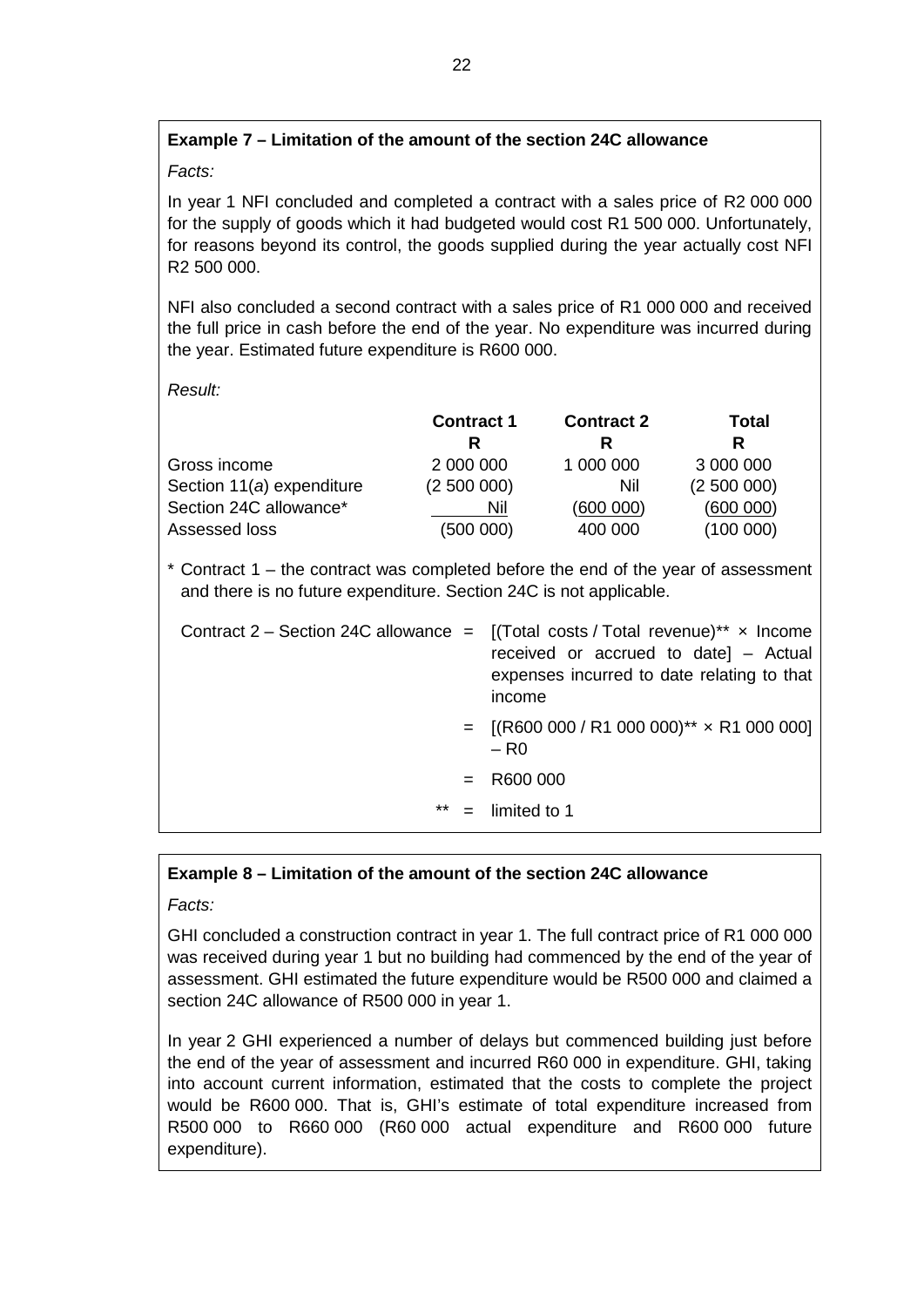| <i><b>Result:</b></i>                                                                                                                                                             |  |                                                   |  |
|-----------------------------------------------------------------------------------------------------------------------------------------------------------------------------------|--|---------------------------------------------------|--|
| Year 1                                                                                                                                                                            |  | R                                                 |  |
| Gross income<br>Less: Section 24C allowance<br>Taxable income                                                                                                                     |  | 1 000 000<br>(500000)<br>500 000                  |  |
| Year 2                                                                                                                                                                            |  |                                                   |  |
| Gross income<br>Section 24C - reversal<br>Less: Section $11(a)$<br>Less: Section 24 allowance – refer to workings (W1 & W2)                                                       |  | Nil<br>500 000<br>(60 000)<br>(500000)<br>(60000) |  |
| Under section 22(2A) and 22(3A) trading stock deemed to be held and not disposed<br>is nil for each of the relevant years.                                                        |  |                                                   |  |
| Workings:                                                                                                                                                                         |  |                                                   |  |
| $W1 -$ Section 24C allowance $=$<br>[(Total costs / Total revenue)* $\times$ Income received<br>or accrued to date] – Actual expenses incurred to<br>date relating to that income |  |                                                   |  |

- $=$  [(R660 000 / R1 000 000)\*  $\times$  R1 000 000] R60 000
	- $=$  R600 000.

W2 – Section 24C allowance per W1 (R600 000) but limited to income received in the particular year of assessment which in year 2 is the prior year's reversal of R500 000. Therefore, the section 24C allowance in year 2 is R500 000.

limited to 1

# <span id="page-22-0"></span>**6. Reversal of the prior year's section 24C allowance**

As noted above, section 24C(3) stipulates that an allowance deducted in any year of assessment is deemed to be income received or accrued to the taxpayer in the succeeding year of assessment. This provision is not discretionary; if a taxpayer claims a section 24C allowance in a year of assessment such allowance must be reversed and included in the taxpayer's income in the following year of assessment.

Generally, the claiming of the allowance in one year (assuming all the requirements of section 24C were met) and the reversal in the next year takes place in the same taxpayer's hands. However, if the corporate rules in sections 41 to 47 apply to transactions that have taken place, the reversal of the allowance claimed in the previous year of assessment may take place in another taxpayer's hands.<sup>[47](#page-20-1)</sup>

<span id="page-22-1"></span><sup>&</sup>lt;sup>47</sup> See sections 41 to 47 for details.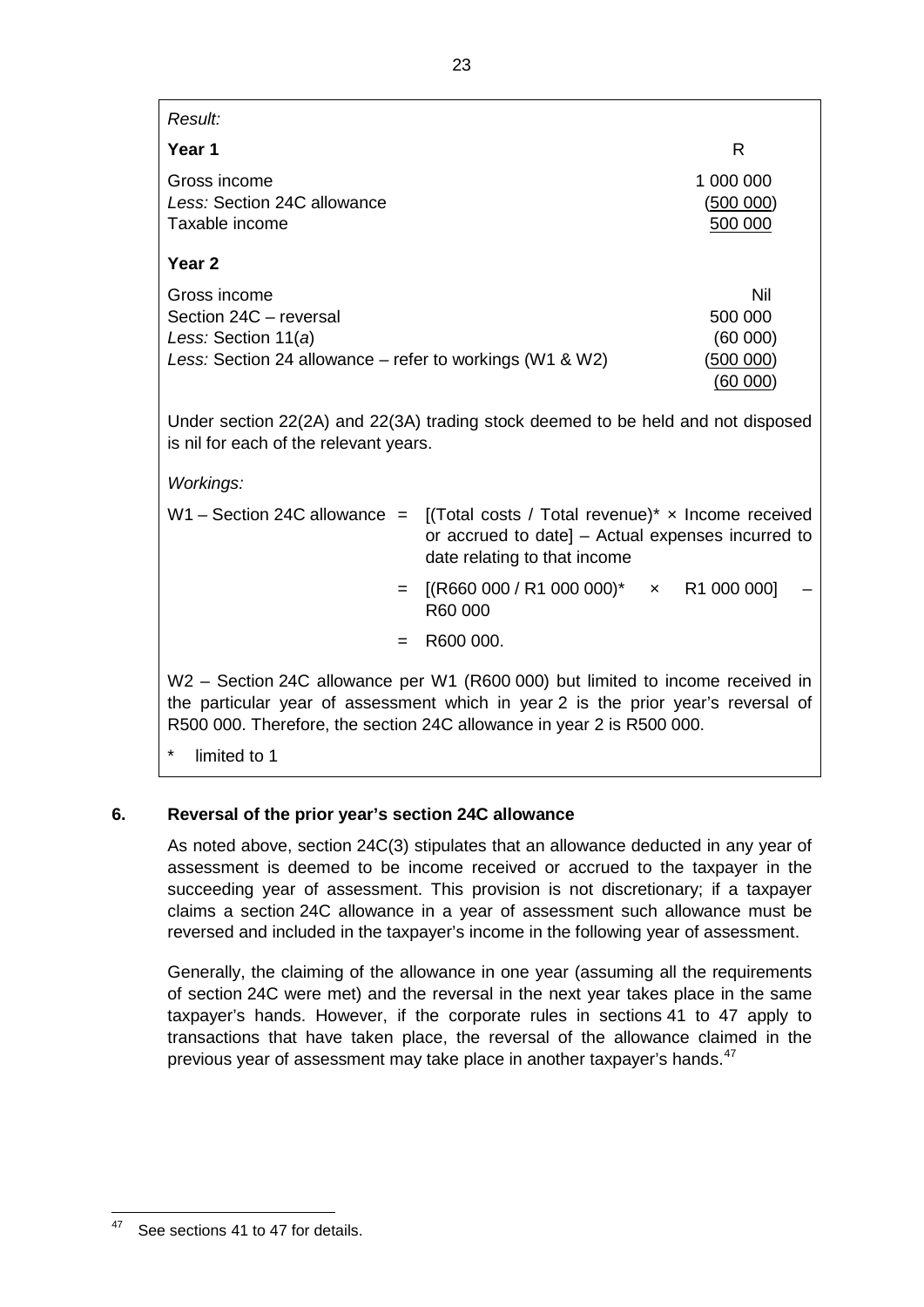# <span id="page-23-0"></span>**7. Other**

# <span id="page-23-1"></span>**7.1 Analysis on a contract-by-contract basis**

The analysis required under section 24C must generally be performed on an individual contract-by-contract basis and an allowance will only be permitted if the Commissioner is satisfied that the income received or accrued under a contract will be used to fully or partly finance the future expenditure which will be incurred as a result of performing under that same contract.<sup>[48](#page-22-1)</sup>

# **Example 9 – Contract-by-contract basis**

*Facts:*

In year 1 DEF concluded two contracts to build holiday homes.

Contract A – DEF received a payment equal to 60% of the contract price of R1 000 000, total costs are estimated to be R700 000, building had not yet commenced and no costs had been incurred.

Contract B – DEF received a payment equal to 50% of the contract price of R700 000, total costs were originally estimated to be R600 000, however, DEF now estimates that the total expenditure will be R750 000 because subsequent to signing the contract there was a significant increase in the cost of raw materials and DEF discovered a costing error in its estimation methodology.

*Result:*

DEF must consider the two contracts separately when calculating the section 24C allowance.

| Contract A's section 24C allowance = $R700000/R1000000 \times R600000$         |                  |
|--------------------------------------------------------------------------------|------------------|
|                                                                                | $= R420000$      |
| Contract B's section 24C allowance = $(R750 000 / R700 000)^* \times R350 000$ |                  |
|                                                                                | $=$ R350 000     |
| $\star$                                                                        | $=$ Limited to 1 |

Section 24C considers how much of the advance income will be used to wholly or partly finance the future expenditure that will be incurred in meeting the taxpayer's performance obligations under that contract. Accordingly, the amount of the allowance can never exceed the amount of income and the cost percentage is therefore limited to 100%.

In some situations it may be very difficult to analyse the future expenditure and link it to a particular contract. There is an obligation to perform under the particular contract and accordingly incur expenditure, however, there may be practical difficulties associated with being able to analyse the expenditure in sufficient detail to be able to link it to a particular contract. In these situations, if the contracts are similar and the taxpayer has the same obligations to perform under those contracts then, when calculating future expenditure, the contracts may be grouped together and the

<span id="page-23-2"></span> <sup>48</sup> ITC 1667 (1999) 61 SATC 439 (C); ITC 1697 (1999) 63 SATC 146 (N) and ITC 1527 (1991) 54 SATC 227 (T).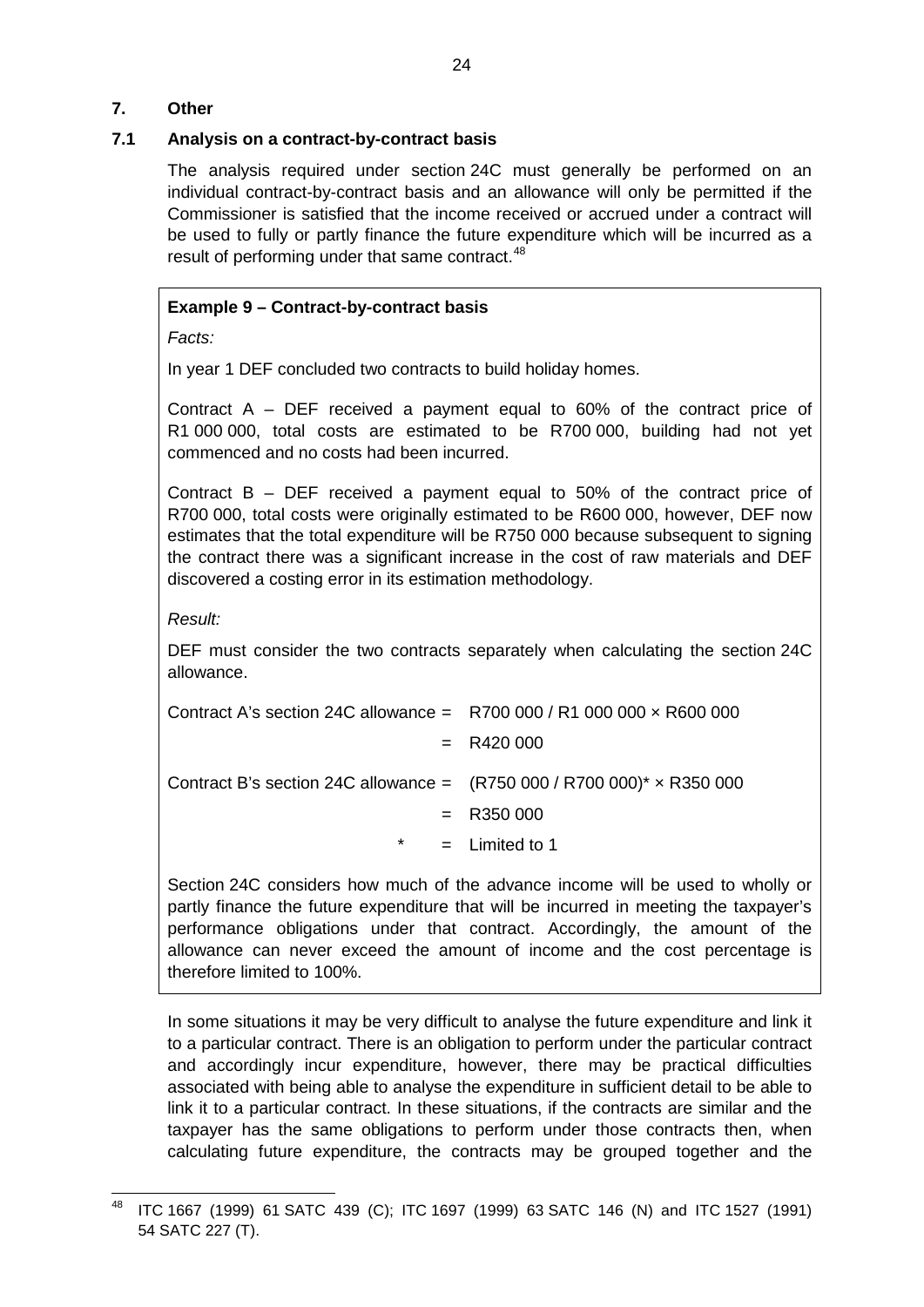taxpayer may combine the advance income and expenditure. In contrast, in a contract to construct a building it is often practical, meaningful, realistic and necessary to analyse the contracts on an individual contract-by-contract basis and if, for example, a particular machine will be purchased and used on more than one contract, to allocate the cost of that machine to the various contracts based on the estimated hours of use, if appropriate. The machine in this example is one which is required for particular contracts and is not the replacement of an asset generally used in the business. This treatment appropriately takes account of the fact that building contracts are often not similar and have different obligations, revenue and cost profiles. It is critical that, even when contracts are grouped, each contract must contain unconditional obligations for the taxpayer to perform and the Commissioner must be satisfied that in performing those obligations the taxpayer will incur future expenditure. The principle being raised is that in determining the amount of future expenditure and the amount which the Commissioner will be satisfied will be funded by the advance income, it may be appropriate to perform the analysis at a higher level by taking a number of contracts into consideration. It is not possible to be prescriptive on the exact circumstances in which it will and will not be acceptable to take this approach – taxpayers will need to consider the particular facts and circumstances. Typically the appropriate circumstances arise when the business enters into multiple contracts on an almost daily basis that are similar in scope and nature with the same or similar performance obligations, revenue profiles and cost profiles.

For example, it may be appropriate to group the following contracts together:

- Advance subscriptions for a particular magazine; or
- A transport business that sells bus tickets or air tickets in advance.

In these circumstances, it may be reasonable to use the taxpayer's overall gross profit percentage to calculate the section 24C allowance for contracts which have been grouped together. However, the particular contract must be considered because it may be appropriate and necessary to apply a more specific gross profit percentage, for example, the gross profit percentage of a particular department. The gross profit percentage calculation would also have to be reviewed to assess whether any costs or income must be excluded. For example, depreciation (represents past expenditure), financing costs (often not included in gross profit but the particular calculation needs to be considered), and items which have already been purchased and will be drawn from trading stock on hand at the end of the year of assessment, would need to be excluded. In addition, known or anticipated price increases and decreases should be taken into account.

# **Example 10 – Gift Vouchers**

*Facts:*

ABC Stores (Pty) Ltd (ABC) sells gift vouchers which may only be redeemed in the homeware department.

ABC's financial statements reflect a gross profit percentage, which takes into account depreciation on store fittings and assets, for the company of 45%. The financial statements also reflect advance income for gift vouchers sold but not redeemed by year-end.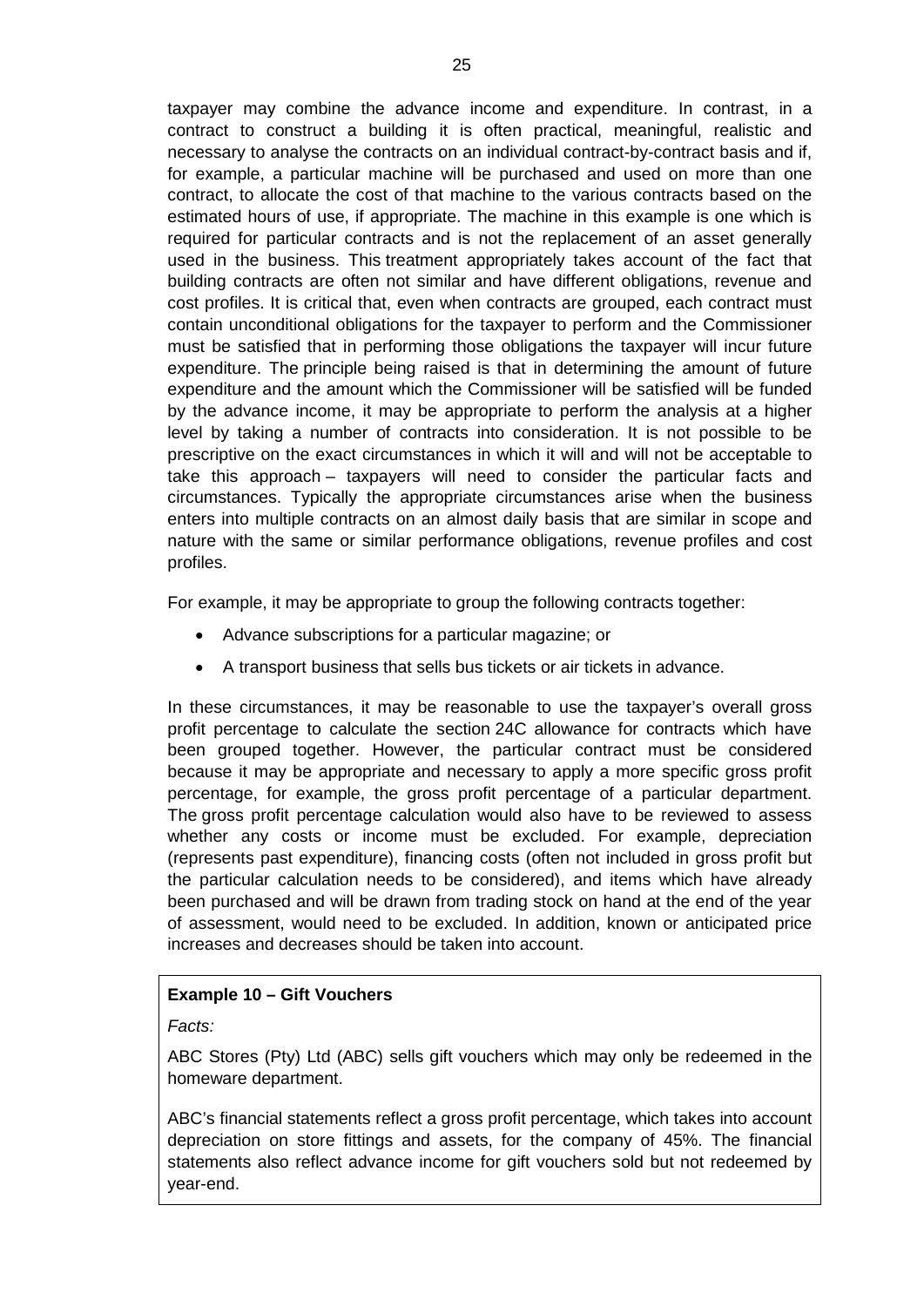The management accounts reflect a gross profit percentage of 40% for the homeware department.

#### *Result:*

ABC will be entitled to a section 24C allowance on the advance gift voucher income. The gross profit percentage for the homeware department may be a good starting point for purposes of estimating future expenditure; however, ABC will have to review the gross profit percentage calculation to assess whether any costs or income must be excluded (see **[7.1](#page-23-1)** for examples of the type of adjustments which may be required). It will also be necessary to review the age of the gift vouchers because even if the gift vouchers never expire, at some point in time unredeemed vouchers are unlikely to be redeemed (for example, lost by the customer) and will not lead to future expenditure.

# **Example 11 – Calculation of section 24C allowance on future service to be rendered (multiple contracts)**

*Facts:*

Safe Ride CC (Safe Ride) provides long distance passenger transport to and from the major cities in South Africa. Demand for its service is at a peak because of its impressive safety record. Passengers must pay the full price of the fare before being issued with a ticket.

During the first year of assessment (year 1) the taxpayer received R300 000 in advance for services to be rendered in the second year of assessment (year 2). The taxpayer has a December year-end.

The table provides an analysis of the advance receipts and the taxpayer's obligation:

| <b>Destination (trip)</b> | No of tickets<br>sold | <b>Price per</b><br>ticket<br>R | <b>Amount received</b><br>in advance<br>R |
|---------------------------|-----------------------|---------------------------------|-------------------------------------------|
| Johannesburg to Durban    | 282                   | 450                             | 126 900                                   |
| Cape Town to Johannesburg | 141                   | 700                             | 98 700                                    |
| Cape Town to Durban       | <u> 120</u>           | 620                             | 74 400                                    |
| Total                     | 543                   |                                 | 300 000                                   |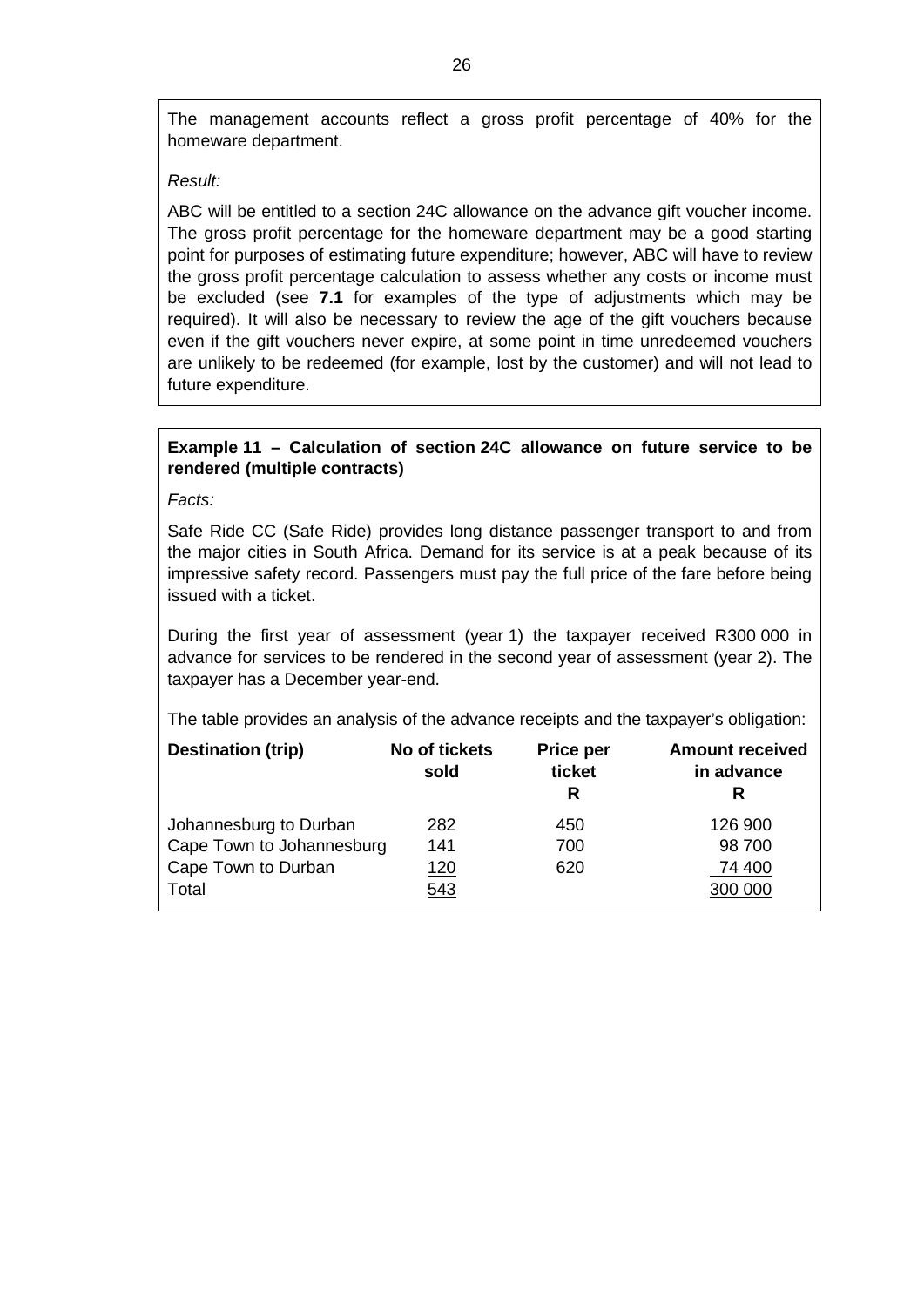Safe Ride estimated that its operating costs will not increase or decrease in year 2. An extract from Safe Ride's year 1 financial records revealed the following about the company's income and expenses:

|                                         | R         | R            |
|-----------------------------------------|-----------|--------------|
| <b>Income</b>                           |           |              |
| Services rendered/ticket sales          |           | 13 250 000   |
| <b>Expenses</b>                         |           |              |
| Advertising and promotion               | 128 000   |              |
| Auditor's remuneration                  | 15 000    |              |
| Depreciation – buses                    | 2 400 000 |              |
| Depreciation – office equipment         | 46 000    |              |
| Electricity                             | 7430      |              |
| Fuel                                    | 2 554 000 |              |
| Rent of premises – office and bus depot | 600 000   |              |
| Repairs and maintenance - buses         | 1 453 000 |              |
| Salaries – admin                        | 980 000   |              |
| Salaries – drivers                      | 1 489 000 |              |
| Security – rented building              | 49 000    |              |
| Telephone                               | 47 000    |              |
| Tracking and monitoring services        | 920 000   |              |
| Website – maintenance                   | 724 000   |              |
| Insurance                               | 485 000   |              |
| Total expenditure                       |           | (11 897 430) |
| <b>Net Profit</b>                       |           | 1 352 570    |

#### *Result:*

**Step 1:** Estimate the total amount of expenditure which will be incurred in year 2 in order to meet the obligations relating to the pre-sold tickets.

Safe Ride reviewed the information in its financial records for year 1 and estimated the total direct costs associated with transporting clients to the various destinations to be as follows:

| <b>Expense item</b>              | <b>Estimated Total</b><br><b>Future Expenditure</b><br>R |  |  |
|----------------------------------|----------------------------------------------------------|--|--|
| Fuel                             | 2 554 000                                                |  |  |
| Salaries - drivers               | 1 489 000                                                |  |  |
| Tracking and monitoring services | 920 000                                                  |  |  |
| Insurance (see note 3)           | 242 500                                                  |  |  |
| Total estimated costs            | 5 205 500                                                |  |  |

# **Notes:**

1) Safe Ride did not include any depreciation because it represents past expenditure and Safe Ride does not anticipate purchasing any new vehicles in the next 18 months.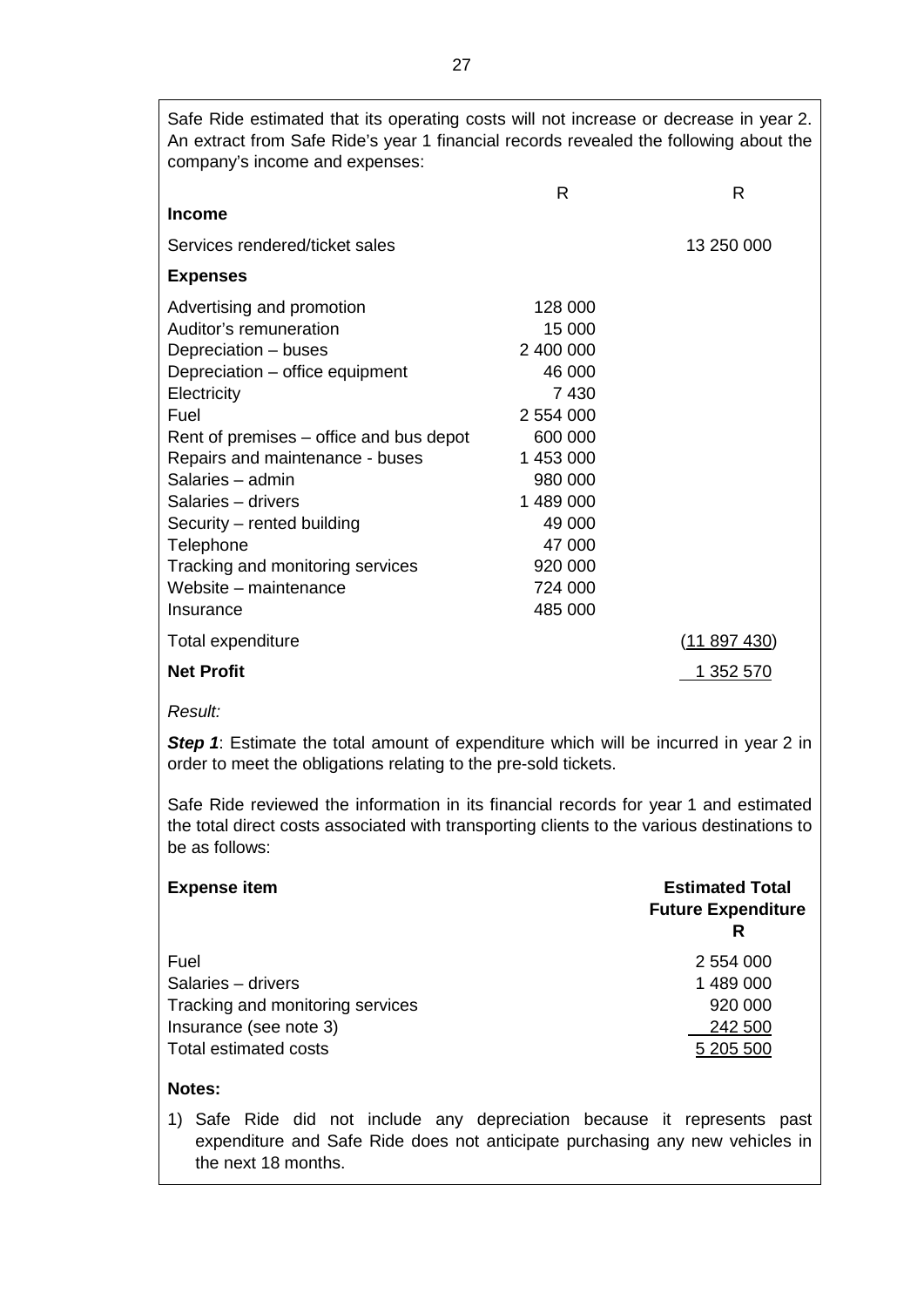- 2) The repairs and maintenance expense relates primarily to the costs incurred when vehicles break down. Although Safe Ride knows from past experience that vehicles will break down, costs relating to repairing the vehicles have not been included in estimated future expenditure because as at the end of the year of assessment no break down has occurred and accordingly there is insufficient certainty regarding the expense. Safe Ride considers the portion of the expense relating to the regular standard service which each bus undergoes to be immaterial and has not separately analysed it.
- 3) The cost of insuring the buses is expenditure that is directly linked to the provision of the future service. Safe Ride insures other assets, for example, buildings, equipment and other vehicles, which are not directly related to the provision of the bus transportation services. The insurance premium is determined on the total value of the insured assets and is not broken down into a premium per asset type. The insured value of each category of asset is as follows:

| <b>Buildings</b>              | 3 000 000  |
|-------------------------------|------------|
| Equipment                     | 1 500 000  |
| Buses                         | 5 000 000  |
| Other vehicles                | 500 000    |
| Total insured value of assets | 10 000 000 |

The insurance premium is apportioned based on the value of the insured assets to determine the portion of the premium that applies to the buses.

| Portion of insurance premium $=$ insured value of buses $\times$ annual insurance |                                                             |  |         |
|-----------------------------------------------------------------------------------|-------------------------------------------------------------|--|---------|
| applicable to the buses                                                           | insured value of total assets                               |  | premium |
|                                                                                   | $=$ R5 000 000 $\times$ R485 000<br>R <sub>10</sub> 000 000 |  |         |
|                                                                                   | $=$ R242 500                                                |  |         |

The reasonability of the apportionment will be subject to the discretion of the Commissioner. A taxpayer will be required to substantiate the basis of apportionment of expenditure, if applicable, so that the Commissioner's discretion may be applied.

*Step 2:* Determine the total amount of income which will be received under the contract. This amount is equal to R13 250 000 – Safe Ride has estimated that its income and expenses for year 2 will be the same as it was in the current year. (Note: Assume for the purposes of this example that this is a reasonable assumption, in practice Safe Ride would need to be able to substantiate that this is a reasonable assumption and estimation.)

**Step 3:** Determine the total amount of advance income received or accrued under the contract. This amount will be the R300 000 advance ticket sales.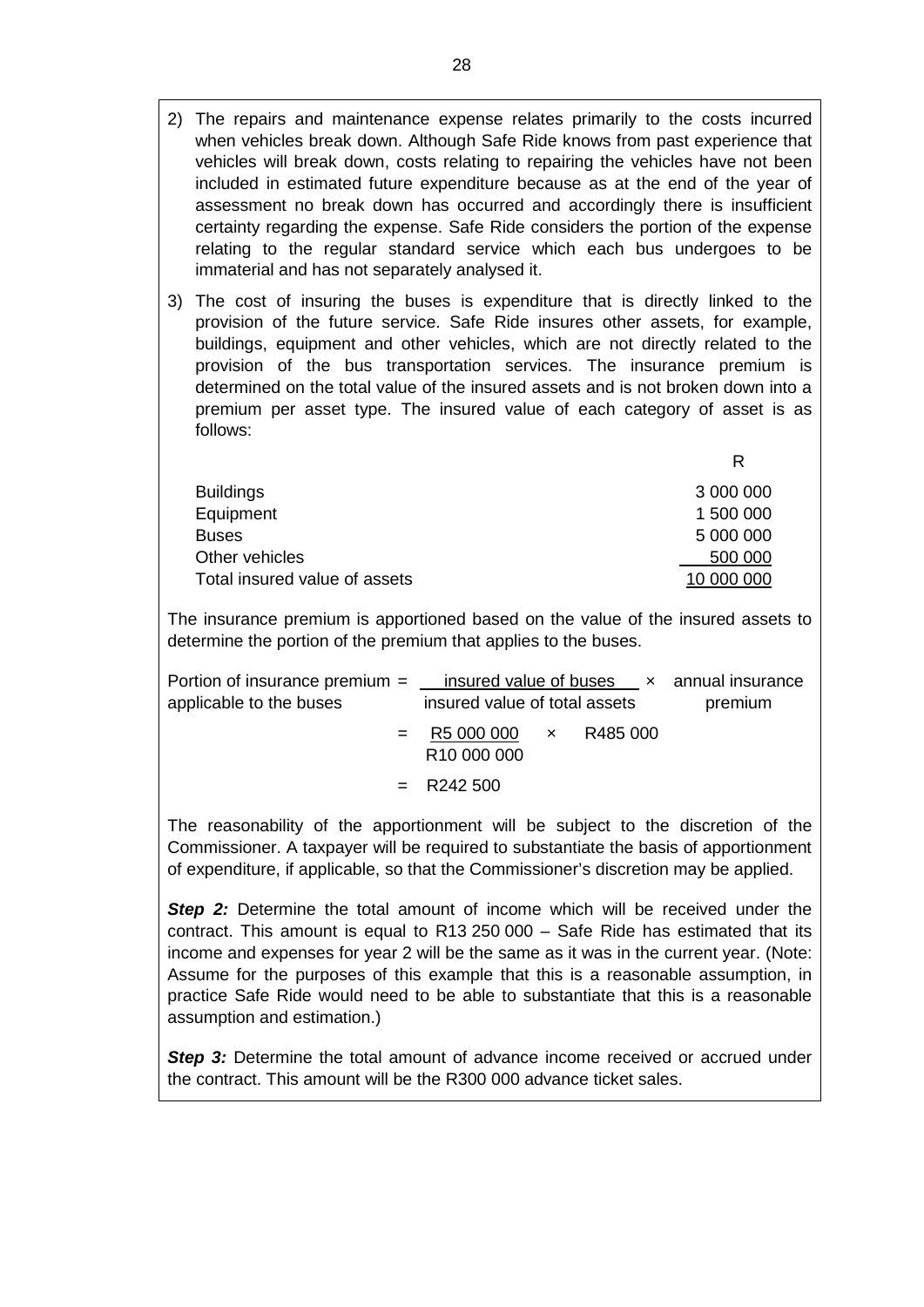**Step 4:** Determine what amount of future expenditure relates to the amount of income in the particular year of assessment by applying the following formula:

|  | Section 24C allowance = $[(Total costs / Total events / -) * x]$ Income received or |
|--|-------------------------------------------------------------------------------------|
|  | accrued to date**] – Actual expenses incurred to date                               |
|  | relating to that income                                                             |

- $=$  [(R5 205 500 / R13 250 000)  $\times$  R300 000] nil
- $=$  R117 860
- Limited to 1

Excluding the reversal of prior year's section 24C allowances

*Step 5:* Limit the amount of the section 24C allowance calculated in terms of the formula to the amount of advance income received in the particular year of assessment. The amount of advance income is R300 000 and the amount of the section 24C allowance is R117 860. The full amount of the allowance calculated therefore qualifies.

**The taxpayer's section 24C allowance in year 1 is thus R117 860.**

# <span id="page-28-0"></span>**8. Conclusion**

In summary:

- Section 24C provides temporary relief, in the form of an allowance which reverses in the following year of assessment, to taxpayers that receive income in advance of incurring the expenditure related to the earning of that income.
- The Commissioner must be satisfied that
	- $\triangleright$  the taxpayer's income in a particular year of assessment includes an amount of income received or accrued under a contract;
	- $\ge$  all or part of the advance income will be used to finance future expenditure which *will be incurred* by the taxpayer in performing the taxpayer's obligations under that contract; and
	- $\triangleright$  the future expenditure when incurred will qualify for a deduction or, in the case of the acquisition of an asset, will qualify for any deduction under the Act.
- The contract may be a written contract or a verbal contract; however, in the latter case it may be more difficult to prove the existence of a contract and the rights and obligations flowing from it.
- The words *"will be incurred"* indicate that the Commissioner must be satisfied that there is a high degree of probability and inevitability that the expenditure will be incurred by the taxpayer. A taxpayer must therefore be able to demonstrate that, although the expenditure is contingent at the end of the year of assessment in question, there is a high degree of certainty that the expense will in fact be incurred in a subsequent year. The facts of each case are critical. The degree of certainty required is unlikely to be met if performance under the contract is *not* contractually obligatory but is only *potentially* contractually obligatory because of an act or event other than just the taxpayer's client or customer taking action.